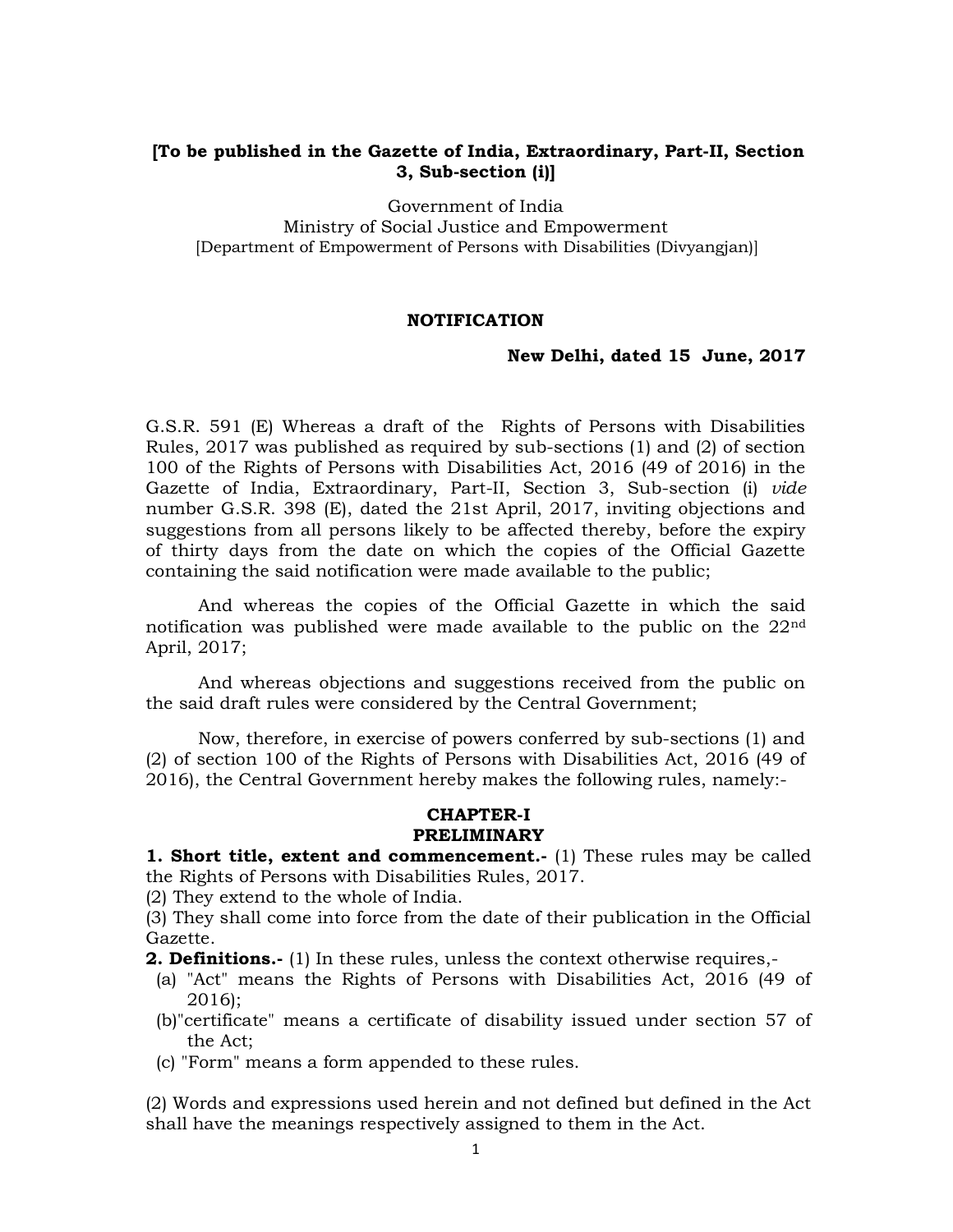# CHAPTER II RIGHTS AND ENTITLEMENTS

3. Establishment not to discriminate on the ground of disability.-  $(1)$  The head of the establishment shall ensure that the provision of sub-section (3) of section 3 of the Act are not misused to deny any right or benefit to persons with disabilities covered under the Act.

(2) If the head of the Government establishment or a private establishment employing twenty or more persons receives a complaint from an aggrieved persons regarding discrimination on the ground of disability, he shall -

- (a) initiate action in accordance with the provisions of the Act; or
- (b) inform the aggrieved person in writing as to how the impugned act or omission is a proportionate means of achieving a legitimate aim.

(3) If the aggrieved person submits a complaint to the Chief Commissioner or State Commissioner for Persons with Disabilities, as the case may be, the complaint shall be disposed of within a period of sixty days:

 Provided that in exceptional cases, the Chief Commissioner or State Commissioner may dispose of such complaint within thirty days.

(4) No establishment shall compel a person with disability to partly or fully pay the costs incurred for reasonable accommodation.

4. Central Committee for Research on Disability.- (1) The Central Committee for Research on Disability shall consist of the following persons, namely:-

- (i) an eminent person having vast experience in the field of science or medicine, to be nominated by the Central Government, ex officio-Chairperson;
- (ii) nominee of the Director General of Health Services not below the rank of Deputy Director General –Member;
- (iii) four persons drawn from National Institutes representing physical, visual, hearing and intellectual disabilities, to be nominated by the Central Government – Members;
- (iv) five persons as representatives of the registered organisations, from each of the five groups of specified disabilities in the Schedule to the Act, to be nominated by the Central Government – Members:

Provided that at least one representative of the registered organizations is a woman;

(v) the Director, Department of Empowerment of Persons with Disabilities, New Delhi shall be the Member Secretary.

(2) The Chairperson may invite any expert as a special invitee.

(3) The term of office of the nominated members shall be for a period of three years from the date on which they enter upon office, and the nominated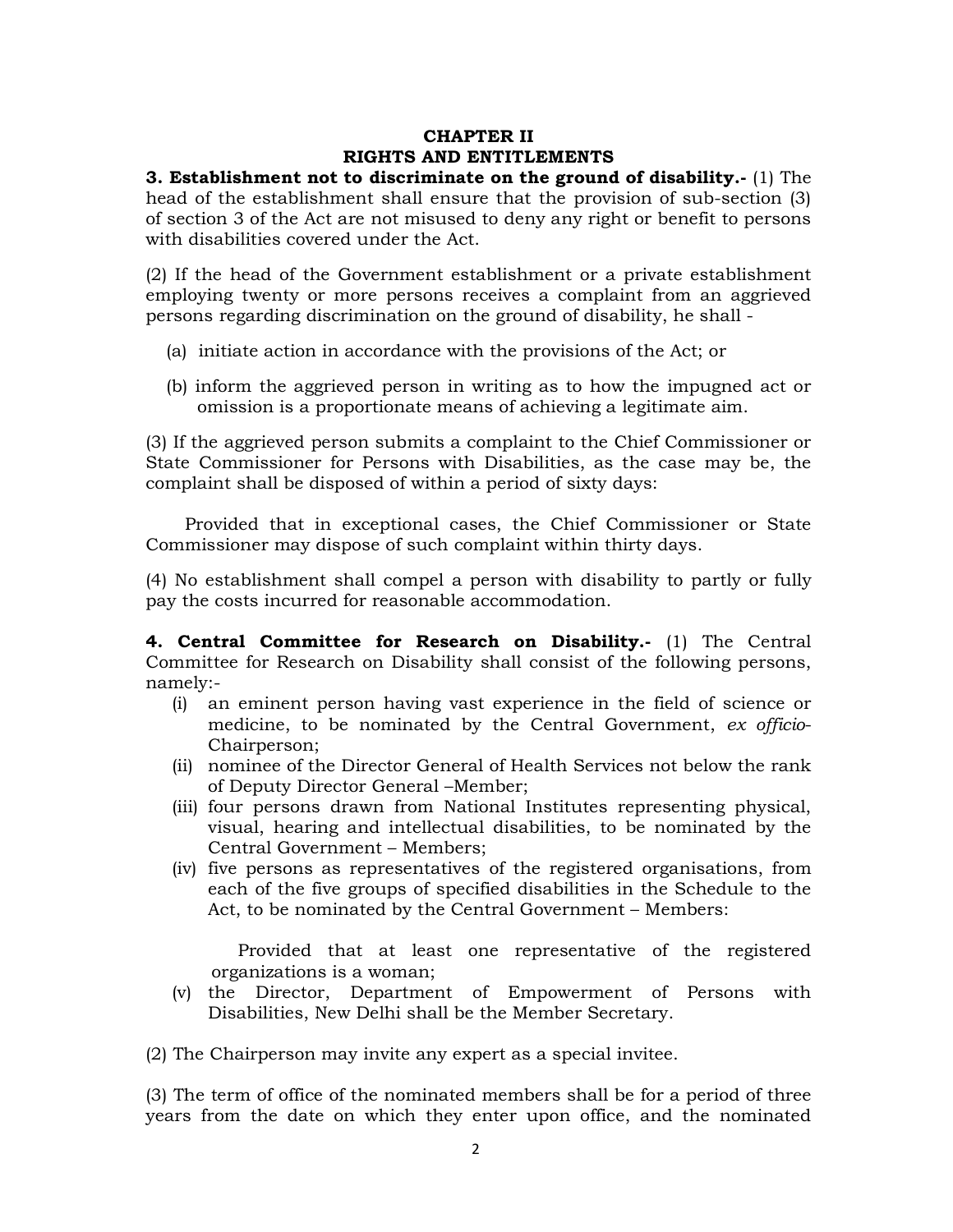member shall be eligible for re-nomination for one more term.

(4) One half of the members shall constitute the quorum for the meeting.

(5) The non-official members and special invitees shall be entitled for travelling allowance and daily allowance as admissible to a Group "A" officer of the Central Government.

(6) The Central Government may provide the Committee with such clerical and other staff as it deems necessary.

5. Person with disability not to be a subject of research. No person with disability shall be a subject of research except when the research involves physical impact on his body.

6. Procedure to be followed by Executive Magistrate.- For the purposes of dealing with the complaints under section 7 of the Act, the Executive Magistrate shall follow the procedure provided in sections 133 to 143 of the Code of Criminal Procedure, 1973 (2 of 1974).

#### CHAPTER III

#### NODAL OFFICER IN THE DISTRICT EDUCATION OFFICE

7. There shall be a nodal officer in the District Education Office to deal with all matters relating to admission of children with disabilities and the facilities to be provided to them in schools in accordance with the provisions of sections 16 and 31 of the Act.

#### CHAPTER IV EMPLOYMENT

8. Manner of publication of equal opportunity policy.- (1) Every establishment shall publish equal opportunity policy for persons with disabilities.

(2) The establishment shall display the equal opportunity policy preferably on their website, failing which, at conspicuous places in their premises.

(3) The equal opportunity policy of a private establishment having twenty or more employees and the Government establishments shall inter alia, contain the following, namely:-

- (a) facility and amenity to be provided to the persons with disabilities to enable them to effectively discharge their duties in the establishment;
- (b) list of posts identified suitable for persons with disabilities in the establishment;
- (c) the manner of selection of persons with disabilities for various posts, post-recruitment and pre-promotion training, preference in transfer and posting, special leave, preference in allotment of residential accommodation if any, and other facilities;
- (d) provisions for assistive devices, barrier-free accessibility and other provisions for persons with disabilities;
- (e) appointment of liaison officer by the establishment to look after the recruitment of persons with disabilities and provisions of facilities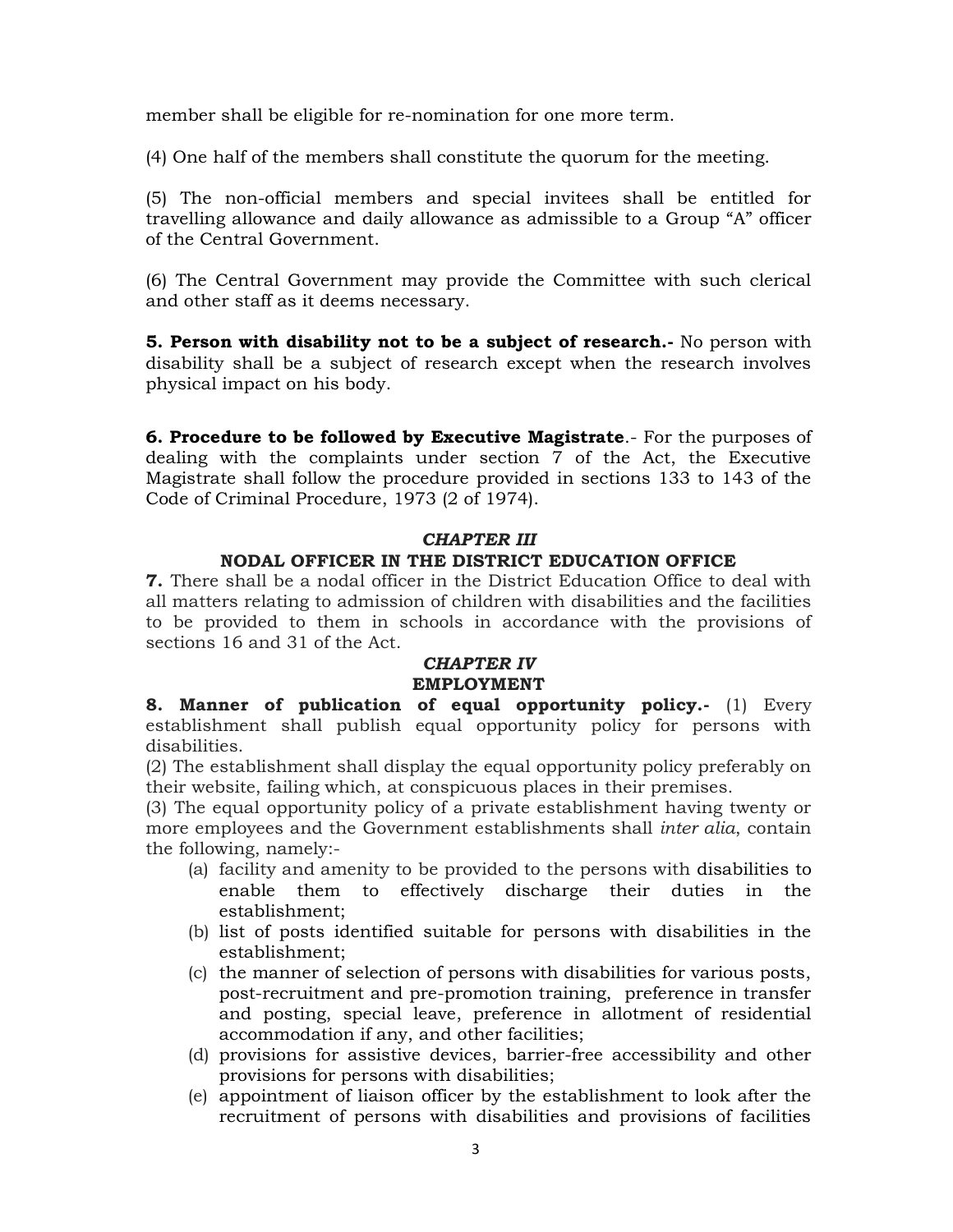and amenities for such employees.

(4) The equal opportunity policy of the private establishment having less than twenty employees shall contain facilities and amenities to be provided to the persons with disabilities to enable them to effectively discharge their duties in the establishment.

9. Form and manner of maintaining records by the establishments.- $(1)$ Every establishment covered under sub-rule (3) of rule 8 shall maintain records containing the following particulars, namely:-

- (a) the number of persons with disabilities who are employed and the date from when they are employed;
- (b) the name, gender and address of persons with disabilities;
- (c) the nature of disability of such persons;
- (d) the nature of work being rendered by such employed person with disability; and
- (e) the kind of facilities being provided to such persons with disabilities.

(2) Every establishment shall produce for inspection on demand, records maintained under these rules, to the authorities under this Act and shall supply such information which may be required for the purpose of ascertaining whether the provisions have been complied with.

10. Manner of maintenance of register of complaints by the Government **establishments.**- (1) Every Government establishment shall appoint an officer not below the rank of a Gazetted Officer as Grievance Redressal Officer:

Provided that where it is not possible to appoint any Gazetted Officer, the Government establishment may appoint the senior most Officer as a Grievance Redressal Officer.

(2) The Grievance Redressal Officer shall maintain a register of complaints of persons with disabilities with the following particulars, namely:-

- (a) date of complaint;
- (b) name of complainant;
- (c) name of the person who is enquiring the complaint;
- (d) place of incident;
- (e) the name of establishment or person against whom the complaint is made;
- (f) gist of the complaint;
- (g)documentary evidence, if any;
- (h) date of disposal by the Grievance Redressal Officer;
- (i) details of disposal of the appeal by the district level committee; and
- (j) any other information.

#### CHAPTER V

# VACANCIES FOR PERSONS WITH BENCHMARK DISABILITIES

11. Computation of vacancies.- (1) For the purposes of computation of vacancies, four percent of the total number of vacancies including vacancies arising in the identified and non-identified posts in the cadre strength in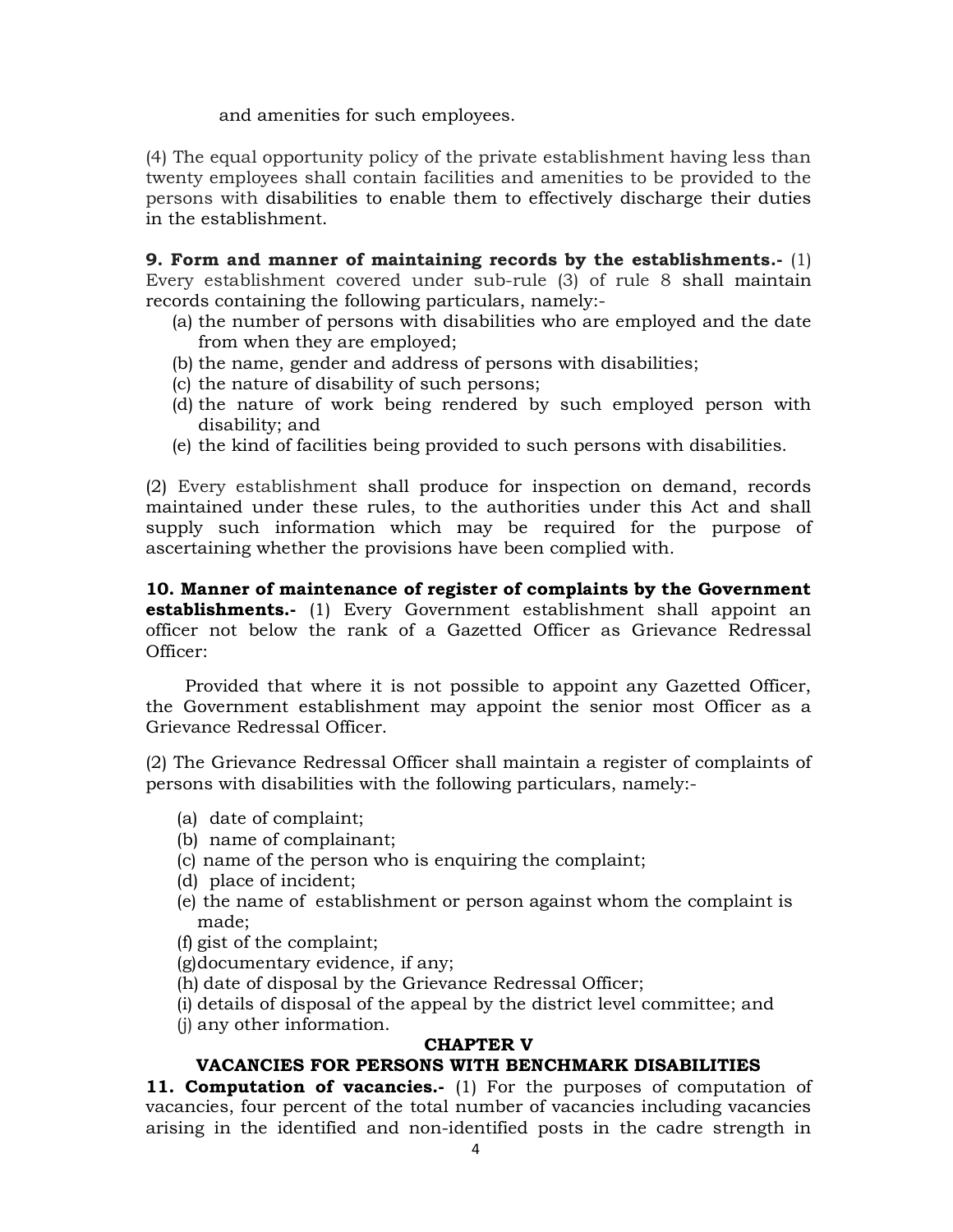each group of posts shall be taken into account by the appropriate Government for the persons with benchmark disabilities:

Provided that the reservation in promotion shall be in accordance with the instructions issued by the appropriate Government from time to time.

(2) Every Government establishment shall maintain a vacancy based roster for the purpose of calculation of vacancies for persons with benchmark disabilities in the cadre strength as per the instructions issued by the appropriate Government from time to time.

(3) While making advertisement to fill up vacancies, every Government establishment shall indicate the number of vacancies reserved for each class of persons with benchmark disabilities in accordance with the provisions of section 34 of the Act.

(4) The reservation for persons with disabilities in accordance with the provisions of section 34 of the Act shall be horizontal and the vacancies for persons with benchmark disabilities shall be maintained as a separate class.

12. Interchange of vacancies.- The Government establishment shall interchange vacancies in accordance with the provisions of section 34 of the Act, only if due process of recruitment to fill up the vacancies reserved for persons with benchmark disabilities has been complied with.

13. Submission of Returns on Vacancies.- (1) Every Government establishment shall furnish to the local special employment exchange returns in Form - I once in every six months for the period from 1st April to 30th September and from 1st October to 31st March, and in Form -II once in every two years.

(2) The six monthly return shall be furnished within thirty days of the respective dates which is, 31st March and, 30th September of every financial year.

(3) The two yearly return shall be furnished within thirty days of the closing of every alternate financial year:

Provided that the first two yearly returns shall be furnished for the financial year closing on 31st March, 2019.

14. Form in which record to be kept by an employer.- Every Government establishment shall maintain the record of employees with disabilities in Form - III.

#### CHAPTER VI ACCESSIBILITY

15. Rules for Accessibility.- (1) Every establishment shall comply with the following standards relating to physical environment, transport and information and communication technology, namely :-

(a) standard for public buildings as specified in the Harmonised Guidelines and Space Standards for Barrier Free Built Environment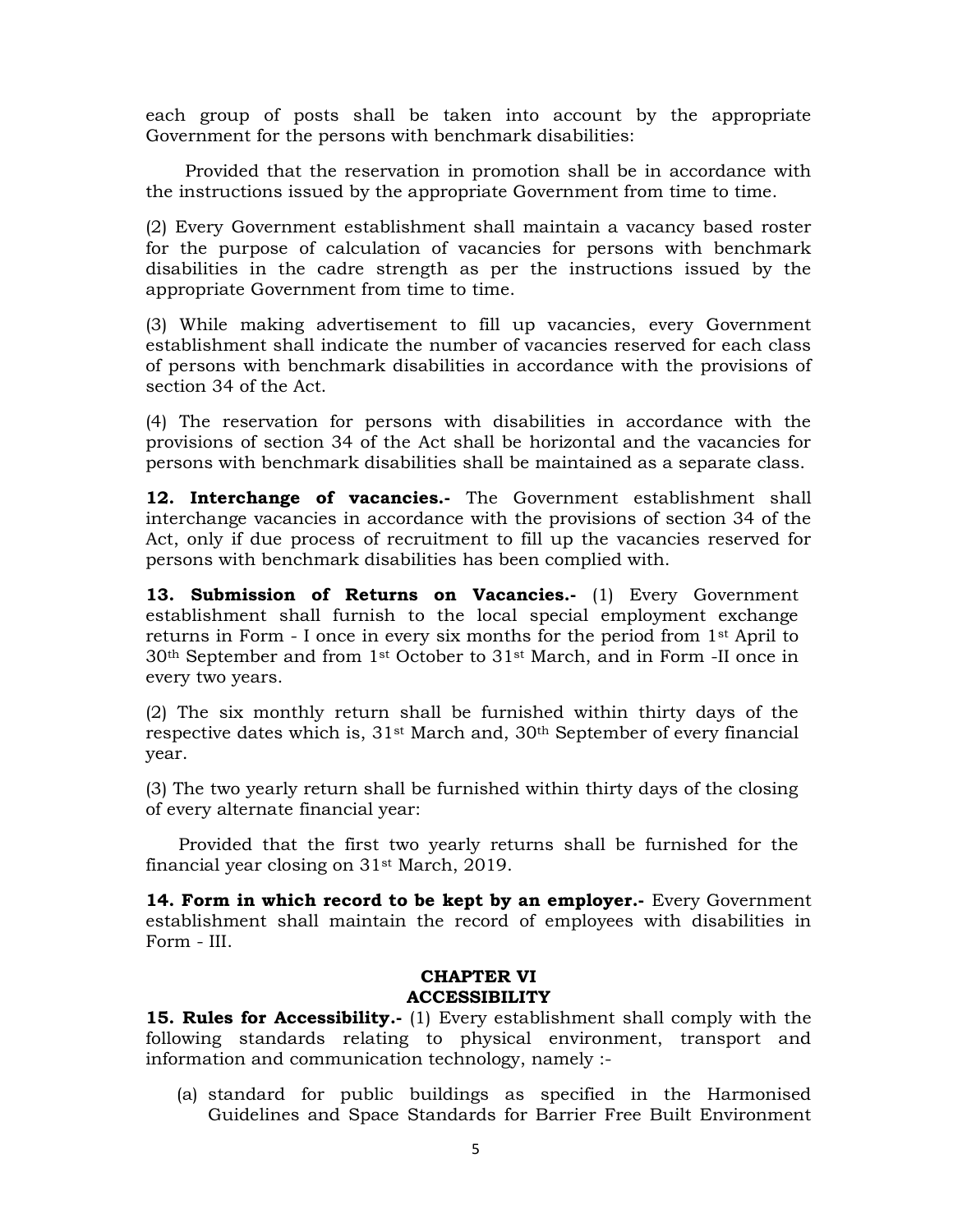for Persons With Disabilities and Elderly Persons as issued by the Government of India, Ministry of Urban Development in March, 2016;

- (b) standard for Bus Body Code for transportation system as specified in the notification of the Government of India in the Ministry of Road Transport and Highways, vide number G.S.R. 895(E), dated the 20th September, 2016;
- (c) Information and Communication Technology-
	- (i) website standard as specified in the guidelines for Indian Government websites, as adopted by Department of Administrative Reforms and Public Grievances, Government of India;
	- (ii) documents to be placed on websites shall be in Electronic Publication (ePUB) or Optical Character Reader (OCR) based pdf format:

Provided that the standard of accessibility in respect of other services and facilities shall be specified by the Central Government within a period of six months from the date of notification of these rules.

 (2) The respective Ministries and Departments shall ensure compliance of the standards of accessibility specified under this rule through the concerned domain regulators or otherwise.

16. Review of Accessibility Standards.- The Central Government shall review from time to time the accessibility standards notified based on the latest scientific knowledge and technology.

# CHAPTER VII CERTIFICATE OF DISABILITY

17. Application for certificate of disability.- (1) Any person with specified disability may apply in Form -IV for a certificate of disability and submit the application to -

- (a) a medical authority or any other notified competent authority to issue such a certificate in the district of residence of the applicant as mentioned in the proof of residence in the application; or
- (b) the concerned medical authority in a government hospital where he may be undergoing or may have undergone treatment in connection with his disability:

 Provided that where a person with disability is a minor or suffering from intellectual disability or any other disability which renders him unfit or unable to make such an application himself, the application on his behalf may be made by his legal guardian or by any organisation registered under the Act having the minor under its care.

- (2) The application shall be accompanied by
	- (a) proof of residence;
	- (b) two recent passport size photographs; and
	- (c) aadhaar number or aadhaar enrollment number, if any.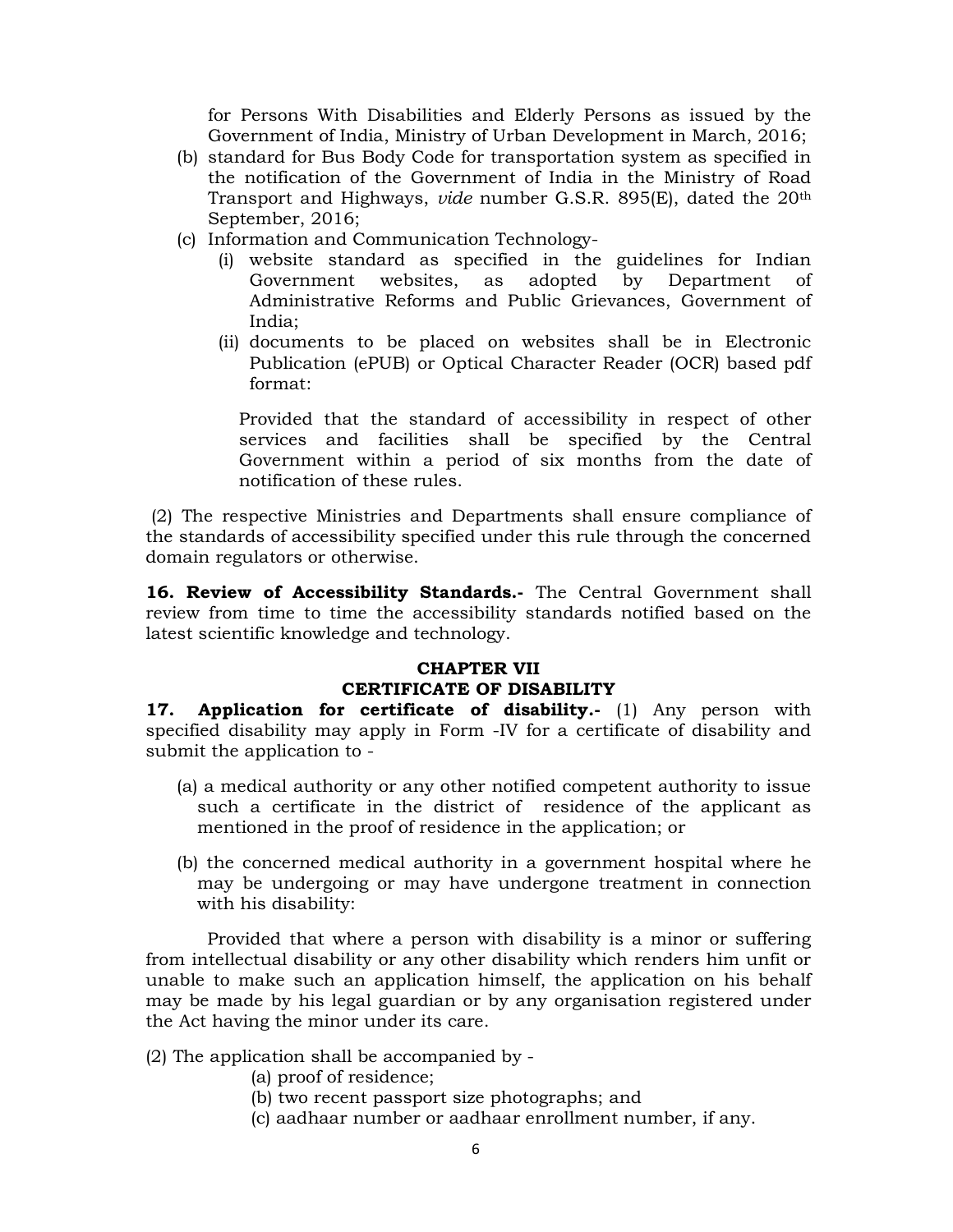Note.- No other proof of residence shall be demanded from the applicant who has aadhaar or aadhaar enrollment number.

18. Issue of certificate of disability.- (1) On receipt of an application under rule 17, the medical authority or any other notified competent authority shall, verify the information as provided by the applicant and shall assess the disability in terms of the relevant guidelines issued by the Central Government and after satisfying himself that the applicant is a person with disability, issue a certificate of disability in his favour in Form V, VI and VII, as the case may be.

(2) The medical authority shall issue the certificate of disability within a month from the date of receipt of the application.

(3) The medical authority shall, after due examination -

- (i) issue a permanent certificate of disability in cases where there are no chances of variation of disability over time in the degree of disability; or
- (ii) issue a certificate of disability indicating the period of validity, in cases where there is any chance of variation over time in the degree of disability.

(4) If an applicant is found ineligible for issue of certificate of disability, the medical authority shall convey the reasons to him in writing under Form VIII within a period of one month from the date of receipt of the application.

(5) The State Government and Union territory Administration shall ensure that the certificate of disability is granted on online platform from such date as may be notified by the Central Government.

19. Certificate issued under rule 18 to be generally valid for all **purposes.**- A person to whom the certificate issued under rule 18 shall be entitled to apply for facilities, concessions and benefits admissible for persons with disabilities under schemes of the Government and of non-Governmental organizations funded by the Government.

#### 20. Validity of certificate of disability issued under the repealed Act.-

The certificate of disability issued under the Persons with Disabilities (Equal Opportunities, Protection of Rights and Full Participation) Act, 1995 (1 of 1996) shall continue to be valid after commencement of the Act for the period specified therein.

#### CHAPTER VIII CENTRAL ADVISORY BOARD ON DISABILITY

21. Allowances for the members of the Central Advisory Board.- (1) The non-official members of the Central Advisory Board, in Delhi, shall be paid an allowance of rupees two thousand per day for each day of the actual meeting.

(2) The non-official members of the Central Advisory Board, not residing in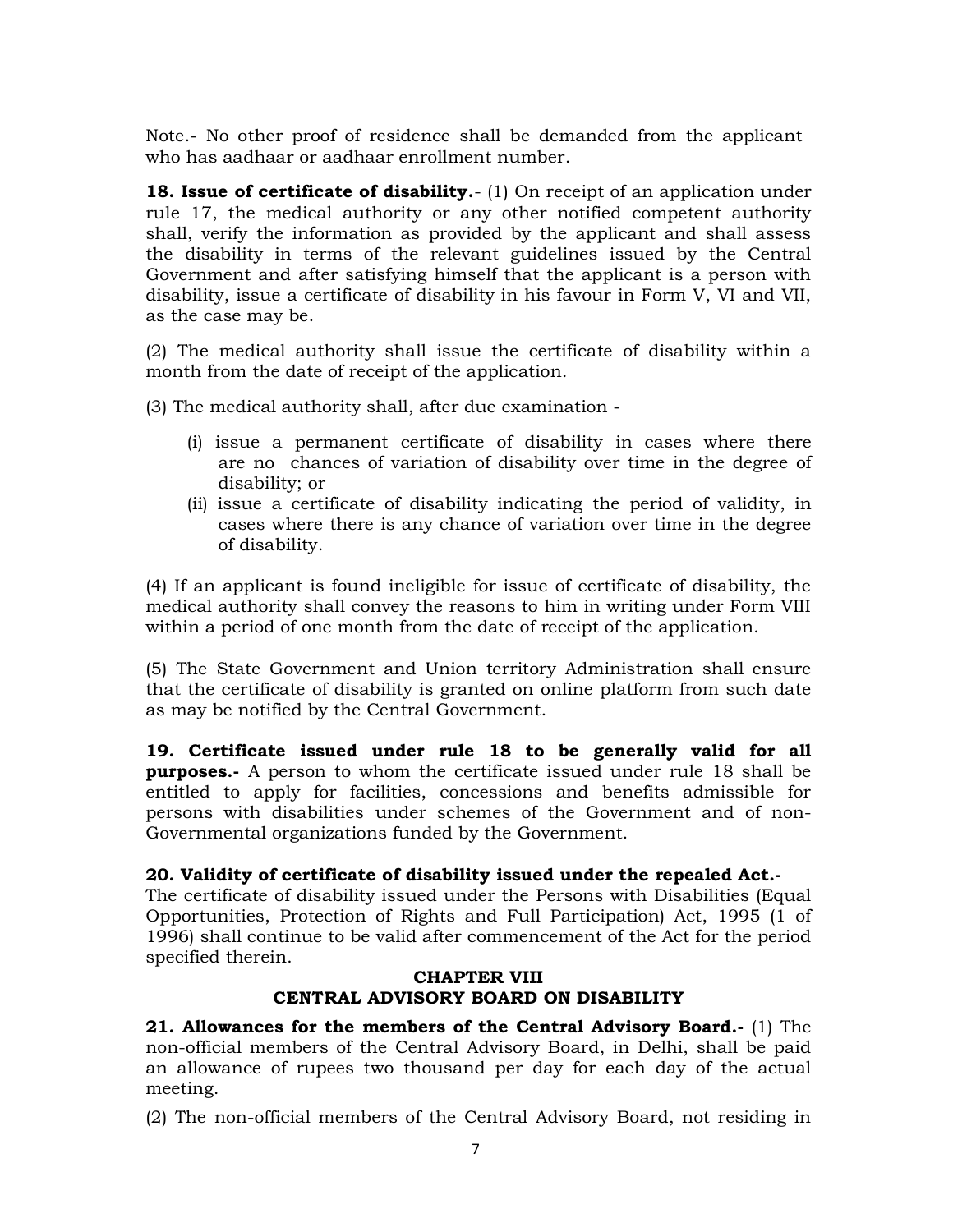Delhi shall be paid daily allowance and travelling allowance for each day of the actual meeting at the rate admissible to a Group "A" officer of the Central Government:

 Provided that in case a Member of Parliament who is a Member of the Central Advisory Board, the daily allowance and travelling allowance shall be paid at the rate admissible to him as Member of Parliament when the Parliament is not in session and on production of a certificate by the Member that he has not drawn any such allowance for the same journey and halts from any other Government source.

(3) The official member of the Central Advisory Board shall be paid daily allowance and travelling allowance, at the rate admissible under the relevant rules of the respective Government under whom he is serving on production of a certificate by him that he has not drawn any such allowance for the same journey and halts from any other Government source.

**22. Notice of meeting.**- (1) The meeting of the Central Advisory Board on disability shall ordinarily be held in New Delhi on such dates as may be fixed by the Chairperson:

Provided that it shall meet at least once in every six months.

(2) The Chairperson shall, on the written request of not less than ten members of the Central Advisory Board, call a special meeting of the Board.

(3) The Member -Secretary shall give fifteen clear days' notice of an ordinary meeting and five clear days' notice of a special meeting specifying the time and the place at which such meeting is to be held and the business to be transacted thereat.

(4) The Member-Secretary may give notice to the members by delivering the same by messenger or sending it by registered post to his last known place of residence or business or by email or in such other manner as the Chairperson may, in the circumstances of the case, think fit.

(5) No member shall be entitled to bring forward for the consideration of the meeting, any matter of which he has not given ten clear days' notice to the Member- Secretary, unless the Chairperson may permit him to do so.

(6) The Central Advisory Board may adjourn its meeting from day to day or to any particular day.

(7) Where a meeting of the Central Advisory Board is adjourned from day to day, the Member-Secretary shall give notice of such adjourned meeting at the place where the meeting is adjourned, if held, by messenger and it shall not be necessary to give notice of the adjourned meeting to other members.

(8) Where a meeting of the Central Advisory Board is adjourned not from day to day but from the day on which the meeting is to be held to another day, notice of such meeting shall be given to all the members as provided in sub-rule (4).

23. Presiding officer.- The Chairperson shall preside over every meeting of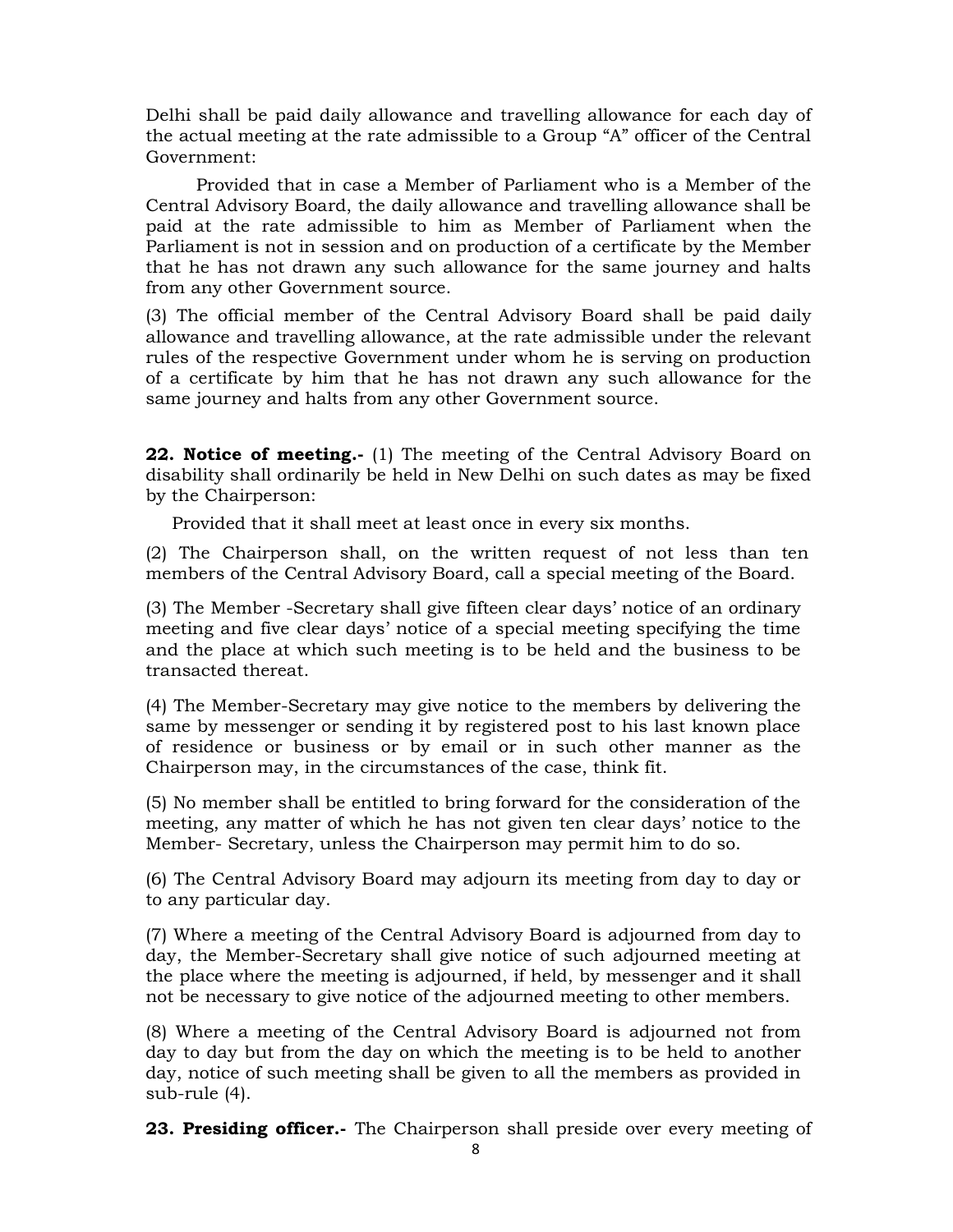the Central Advisory Board and in his absence, the Vice-Chairperson shall preside, but when both the Chairperson and the Vice-Chairperson are absent from any meeting, the members present shall elect one of the members to preside over that meeting.

**24. Quorum.**- (1) One-third of the total members of the Central Advisory Board shall form the quorum for any meeting.

(2) If time fixed for any meeting or during the course of any meeting, less than one-third of the total members are present, the Chairperson may adjourn the meeting to such hours on the following or on some other future date as he may fix.

(3) No quorum shall be necessary for the adjourned meeting.

(4) No matter, which had not been on the agenda of the ordinary or the special meeting, as the case may be, shall be discussed at adjourned meeting.

- 25. Minutes.- (1) The Member-Secretary shall maintain the record containing the names of members who attended the meeting and of the proceedings at the meetings in a book to be kept for that purpose.
- (2) The minutes of the previous meeting shall be read at the beginning of the every succeeding meeting, and shall be confirmed and signed by the presiding officer at such meeting.
- (3) The proceedings shall be open to inspection by any member at the office of the Member-Secretary during office hours.

26. Business to be transacted at meeting. Except with the permission of the presiding officer, no business which is not entered in the agenda or of which notice has not been given by a member under sub-rule (5) of rule 22 shall be transacted at any meeting.

27. Agenda for the meeting of the Central Advisory Board.- (1) The business of the meeting shall be transacted in the order in which it is entered in the agenda, unless otherwise resolved in the meeting with the permission of the presiding officer.

(2) At the beginning of the meeting or after the conclusion of the debate on a motion during the meeting, the presiding officer or a member may suggest a change in the order of business as entered in the agenda and if the Chairperson agrees, such a change shall take place.

**28. Decision by majority.** All questions considered at a meeting of the Committee shall be decided by a majority of votes of the members present and voting and in the event of equality of votes, the Chairperson, or in the absence of the Chairperson, the Vice-Chairperson or in the absence of both the member presiding at the meeting, as the case may be, shall have a second or casting vote.

29. No proceeding to be invalid due to vacancy or any defect.- No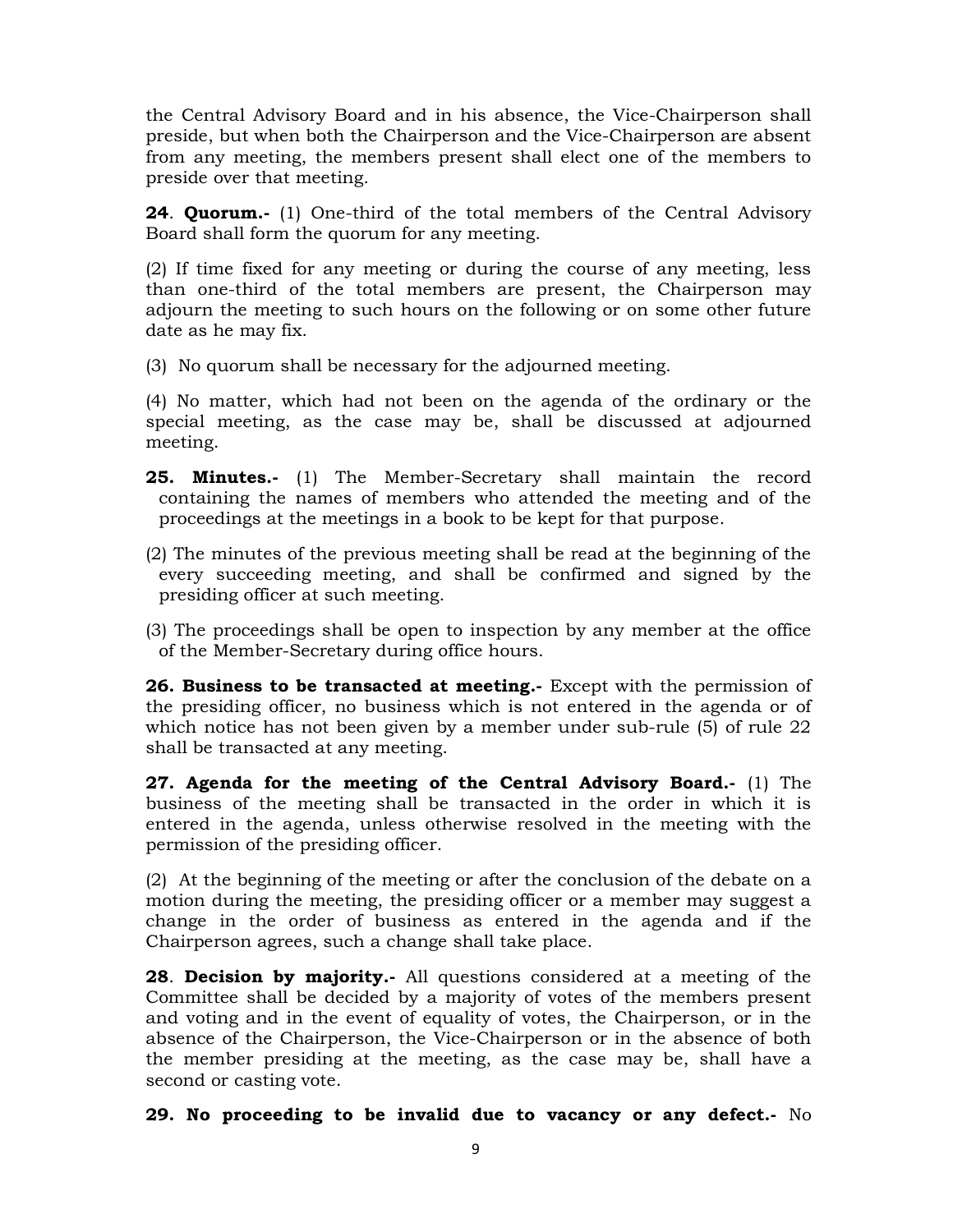proceeding of the Central Advisory Board shall be invalid by reason of existence of any vacancy in or any defect in the constitution of the Board.

#### CHAPTER IX

#### CHIEF COMMISSIONER AND COMMISSIONER FOR PERSONS WITH DISABILITIES

**30. Qualification for appointment of Chief Commissioner.** No person shall be eligible for appointment as Chief Commissioner, unless -

(a) he is a Graduate from a recognized University:

 Provided that preference shall be given to persons having recognised degree or diploma in social work or law or management or human rights or rehabilitation or education of persons with disabilities;

(b) he is having experience of at least twenty-five years in a Group "A" level post in the Central Government or a State Government or a public sector undertaking or a semi Government or an autonomous body dealing with disability related matters or social sector or as a senior level functionary in registered national and international voluntary organizations in the field of disability or social development:

Provided that out of the total of twenty-five years of experience, he should have at least three years of experience in the field of rehabilitation or empowerment of persons with disabilities; and

(c) he has not attained the age of sixty years as on  $1<sup>st</sup>$  January of the year of recruitment.

Note.- If he is in the service under the Central Government or a State Government, he shall seek retirement from such service before his appointment to the post.

**31. Qualification for appointment of Commissioner.**  $-$  No person shall be eligible for appointment as Commissioner, unless-

(a) he is a Graduate from a recognized University:

Provided that preference shall be given to persons having recognised degree or diploma in social work or law or management or human rights or rehabilitation or education of persons with disabilities.

- (b) he is having at least twenty years experience in a Group "A" level post in the Central Government or a State Government or a public sector undertaking or a semi Government or an autonomous body dealing with disability related matters or social sector or as senior level functionary in registered national and international voluntary organizations in the field of disability or social development; and
- (c) he has not attained the age of fifty-six years as on  $1<sup>st</sup>$  January of the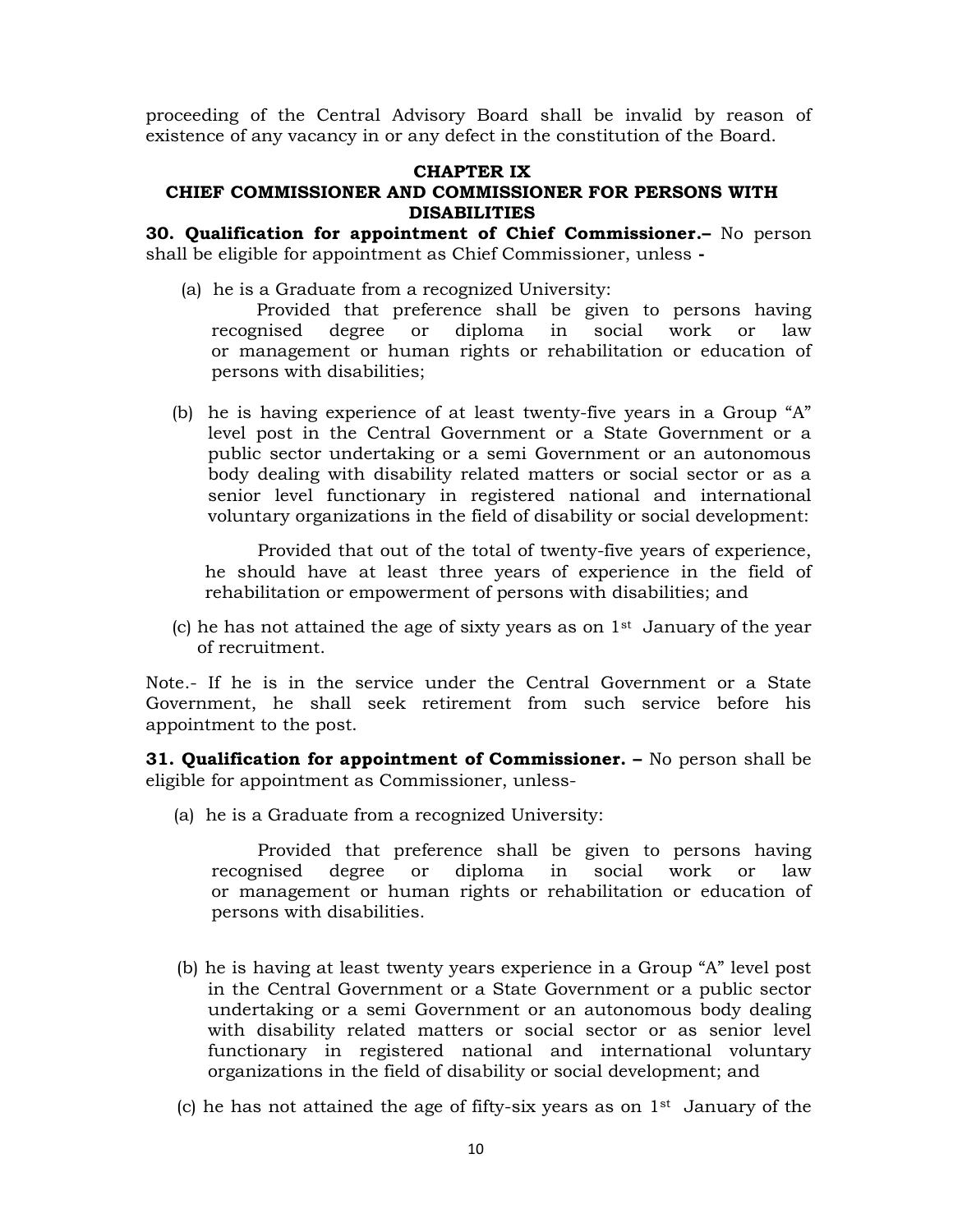year of recruitment.

32. Method of appointment of the Chief Commissioner and Commissioner.– (1) The Central Government shall, six months before the post of Chief Commissioner is due to fall vacant, advertise in at least two national level dailies each in English and Hindi inviting applications for the post from eligible candidates fulfilling the qualifications specified in rules 30 and 31.

(2) A search-cum-selection committee shall be constituted to recommend a panel of three suitable candidates for the post of the Chief Commissioner or the Commissioner.

(3) The search-cum-selection committee shall be constituted in accordance with the instructions issued by the Government from time to time.

(4) The panel recommended by the committee may consist of persons from amongst those who have applied in response to the advertisement mentioned in sub-rule (1) and other eligible persons whom the Committee may consider suitable.

(5) The Central Government shall appoint one of the candidates recommended by the search-cum-selection committee as the Chief Commissioner or the Commissioner.

33. Term of the Chief Commissioner and Commissioner. $-$  (1) The term of office of Chief Commissioner shall be for a period of three years from the date on which he assumes office, or till he attains the age of sixty-five years, whichever is earlier.

(2) The term of office of the Commissioner shall be for a period of three years and may be extended for a period of another two years or till he attains the age of sixty years, whichever is earlier.

(3) A person may serve as Chief Commissioner or Commissioner for a maximum period of two terms subject to the condition that he has not attained the age of sixty-five years, or sixty years, respectively.

34. Salary and allowances of the Chief Commissioner and Commissioner- (1) The Chief Commissioner shall be entitled for the salary and allowances as admissible to a Secretary to the Government of India.

(2) The Commissioner shall be entitled for the salary and allowances as admissible to a Additional Secretary to the Government of India.

(3) Where a Chief Commissioner or the Commissioner being a retired Government servant or a retired employee of any institution or autonomous body funded by the Government, is in receipt of pension in respect of such previous service, the salary admissible to him under these rules shall be reduced by the amount of the pension, and if he had received in lieu of a portion of the pension, the commuted value thereof, by the amount of such commuted portion of the pension.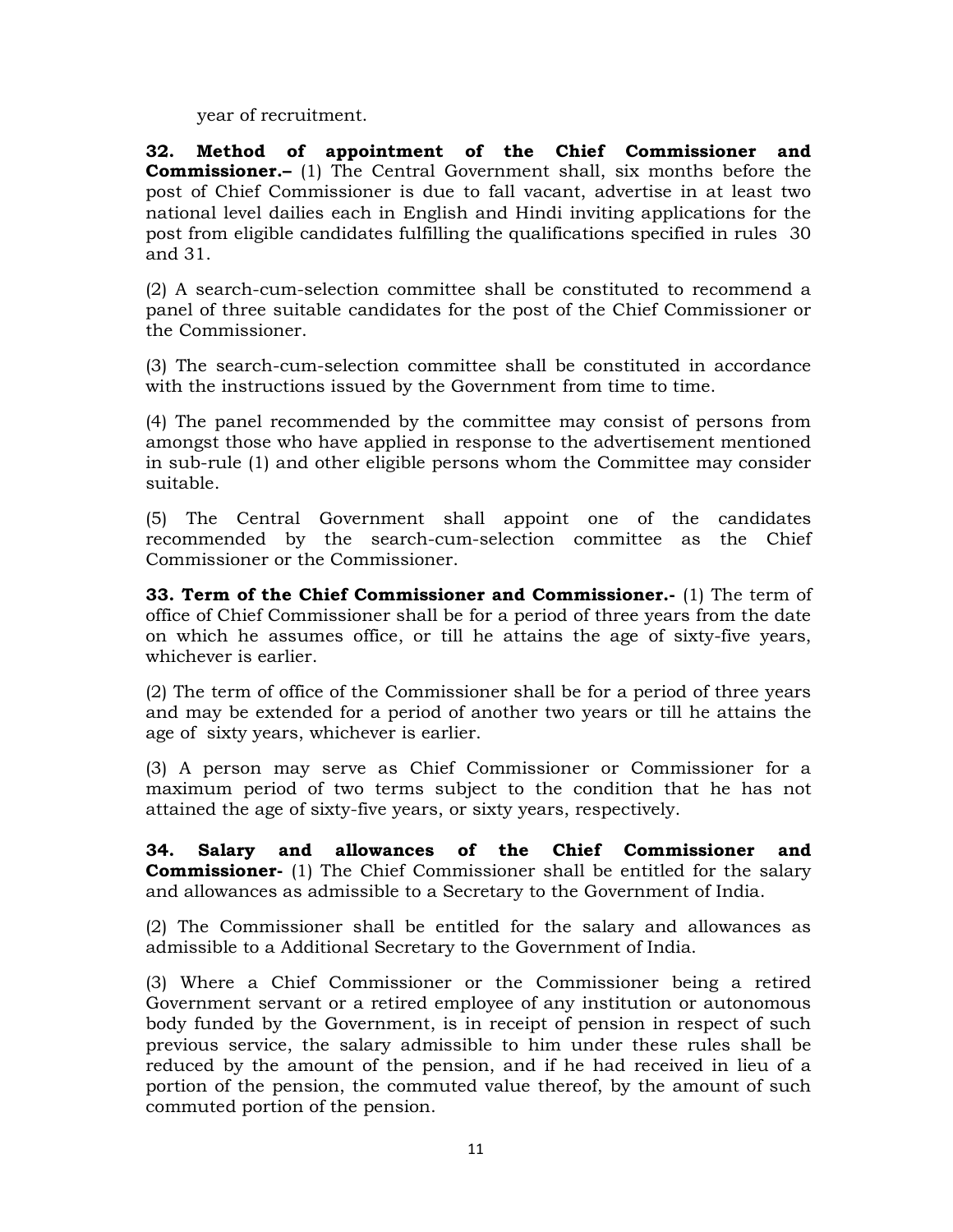35. Other terms and conditions of service of the Chief Commissioner and Commissioner.- (1) The Chief Commissioner and the Commissioner shall be entitled to such leave as is admissible to a Government servant under the Central Civil Service (Leave) Rules, 1972.

(2) The Chief Commissioner and the Commissioner shall be entitled to such leave travel concession as is admissible to a Group "A" officer under the Central Civil Services (Leave Travel Concession)Rules, 1988.

(3) The Chief Commissioner and the Commissioner shall be entitled to such medical benefits as is admissible to a Group "A" officer under the Central Government Health Scheme.

**36. Resignation and removal.-** (1) The Chief Commissioner and the Commissioner may, by notice in writing, under his hand, addressed to the Central Government, resign from the office:

 Provided that he shall continue in the office till his resignation is accepted.

(2) The Central Government may remove a person from the office of the Chief Commissioner and the Commissioner, if he -

- (a) becomes an undischarged insolvent;
- (b) engages during his term of office in any paid employment or activity outside the duties of his office;
- (c) is convicted or sentenced to imprisonment for an offence which in the opinion of the Central Government involves moral turpitude;
- (d) is in the opinion of the Central Government, unfit to continue in office by reason of infirmity of mind or body or serious default in the performance of his functions as laid down in the Act;
- (e) without obtaining leave of absence from the Central Government, remains absent from duty for a consecutive period of fifteen days or more; or
- (f) has, in the opinion of the Central Government, so abused the position of the Chief Commissioner and Commissioner as to render his continuance in office detrimental to the interest of persons with disability:

Provided that no person shall be removed under this rule except after following the procedure, mutatis mutandis, applicable for removal of a Group "A" employee of the Central Government.

(3) The Central Government may suspend the Chief Commissioner and the Commissioner, in respect of whom proceedings for removal have been commenced in accordance with sub-rule (2), pending conclusion of such proceedings.

37. Residuary provision.- The conditions of service of the Chief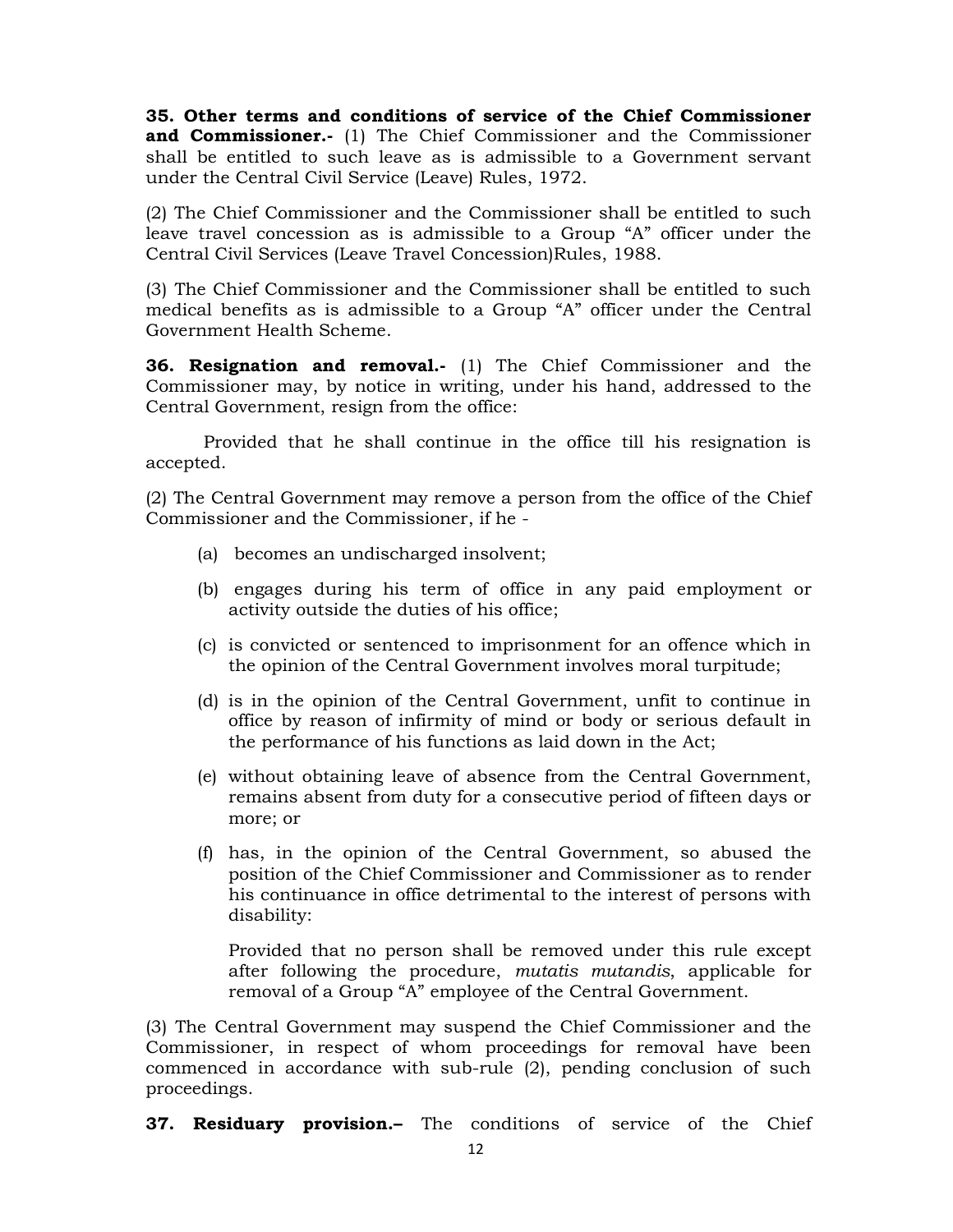Commissioner and the Commissioner in respect of which no express provision has been made in these rules shall be determined by the rules and orders for the time being applicable to the Secretary and Additional Secretary to the Government of India, as the case may be.

38. Procedure to be followed by Chief Commissioner and **Commissioner.** (1) An aggrieved person may present a complaint containing the following particulars in person or by his agent to the Chief Commissioner or the Commissioner or send it by registered post or by email addressed to the Chief Commissioner or the Commissioner, namely:-

(a) the name, description and the address of the aggrieved person;

 (b) the name, description and the address of the opposite party or parties, as the case may be, so far as they may be ascertained;

(c) the facts relating to complaint and when and where it arose;

 (d) documents in support of the allegations contained in the complaint; and

(e) the relief which the aggrieved person claims.

(2) The Chief Commissioner or the Commissioner on receipt of a complaint shall refer a copy of the complaint to the opposite party or parties mentioned in the complaint, directing him to give his version of the case within a period of thirty days or such extended period not exceeding fifteen days as may be granted by the Chief Commissioner or the Commissioner.

(3) On the date of hearing or any other date to which hearing could be adjourned, the parties or their agents shall appear before the Chief Commissioner or the Commissioner.

(4) Where the aggrieved person or his agent fails to appear before the Chief Commissioner or the Commissioner on such days, the Chief Commissioner or the Commissioner may either dismiss the complaint on default or decide on merits.

(5) Where the opposite party or his agent fails to appear on the date of hearing, the Chief Commissioner or the Commissioner may take such necessary action under section 77 of the Act as he deems fit for summoning and enforcing the attendance of the opposite party.

(6) The Chief Commissioner or the Commissioner may dispose of the complaint ex-parte, if necessary.

(7) The Chief Commissioner or the Commissioner may on such terms as he deems fit and at any stage of the proceedings, adjourn the hearing of the complaint.

(8) The Chief Commissioner or the Commissioner shall decide the complaint as far as possible within a period of three months from the date of receipt of notice by the opposite party.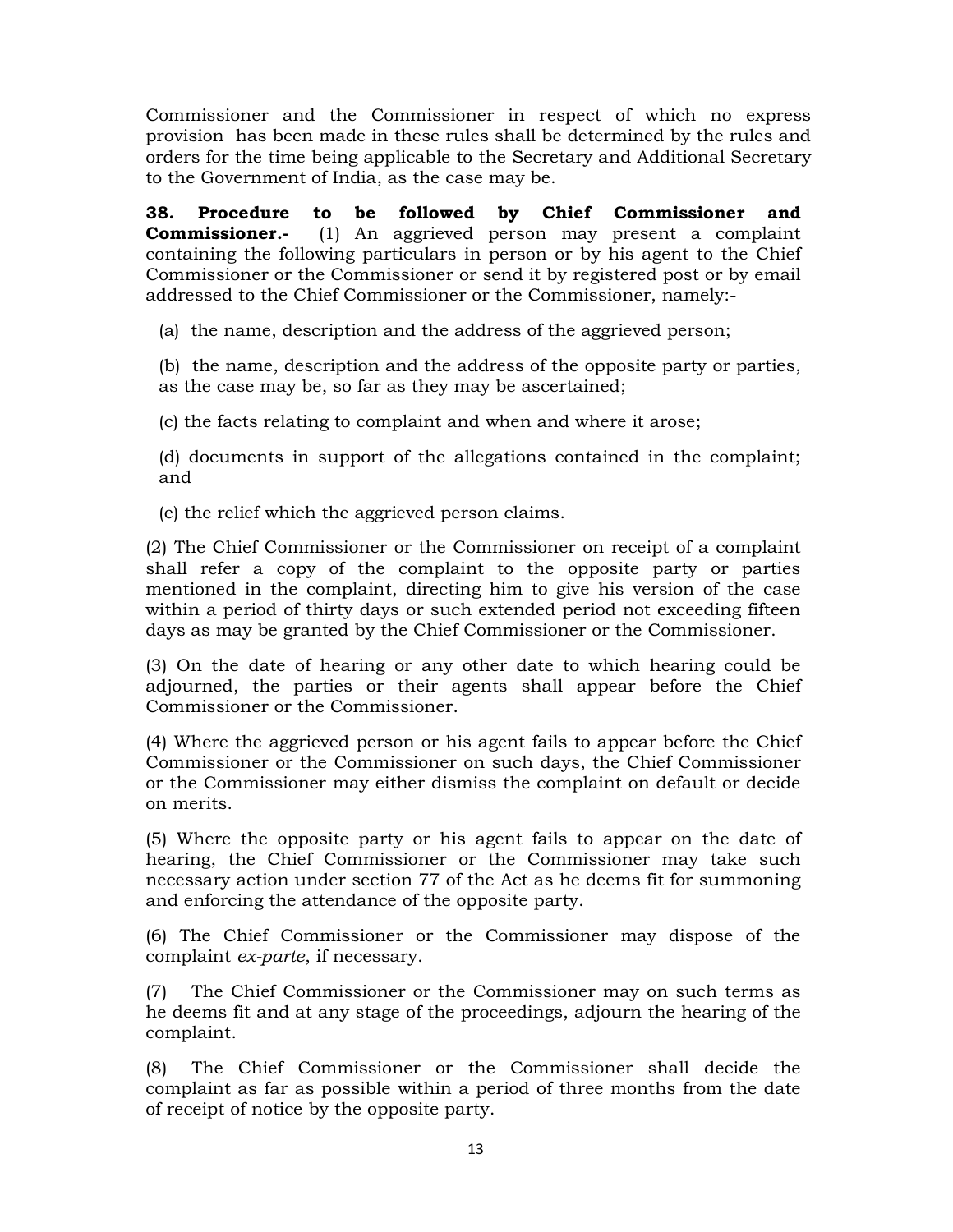39. Advisory Committee to assist the Chief Commissioner. $-$  (1) The Central Government shall appoint an Advisory Committee comprising of the following members, namely:-

(a) five experts to represent each of the five groups of specified disabilities mentioned in the Schedule to the Act of whom two shall be women;

(b) three experts in the field of barrier-free environment-

- (i) one expert from physical environment;
- (ii) one expert from transportation system; and
- (iii) one expert from information and communication technology or other services and facilities provided to the public;

(c) one expert in the area of employment of persons with disabilities;

(d) one legal expert; and

(e) one expert as recommended by the Chief Commissioner for Persons with Disabilities.

(2) The Chief Commissioner may invite subject or domain expert as per the need who shall assist him in meeting or hearing and in preparation of the report.

(3) The tenure of the members of the Advisory Committee shall be for a period of three years and the members shall not be eligible for renomination.

(4) The non-official members of the Advisory Committee, in Delhi, shall be paid an allowance of rupees two thousand per day for each day of the actual meeting.

(5) The non-official members of the Advisory Committee, not residing in Delhi, shall be paid daily allowance and travelling allowance for each day of the actual meeting at the rate admissible to a Group "A" officer of the Central Government.

**40. Submission of Annual Report.**- (1) The Chief Commissioner, shall as soon as possible, after the end of the financial year but not later than the 30th day of September in the next year ensuing prepare and submit to the Central Government, an annual report giving a complete account of his activities during the said financial year.

(2) In particular, the annual report referred to in sub-rule (1) shall contain information in respect of each of the following matters, namely:-

- (a) names of its officers and staff and a chart showing the organisational set up;
- (b) the functions which the Chief Commissioner has been empowered under sections 75 and 76 of the Act and the highlights of the performance in this regard;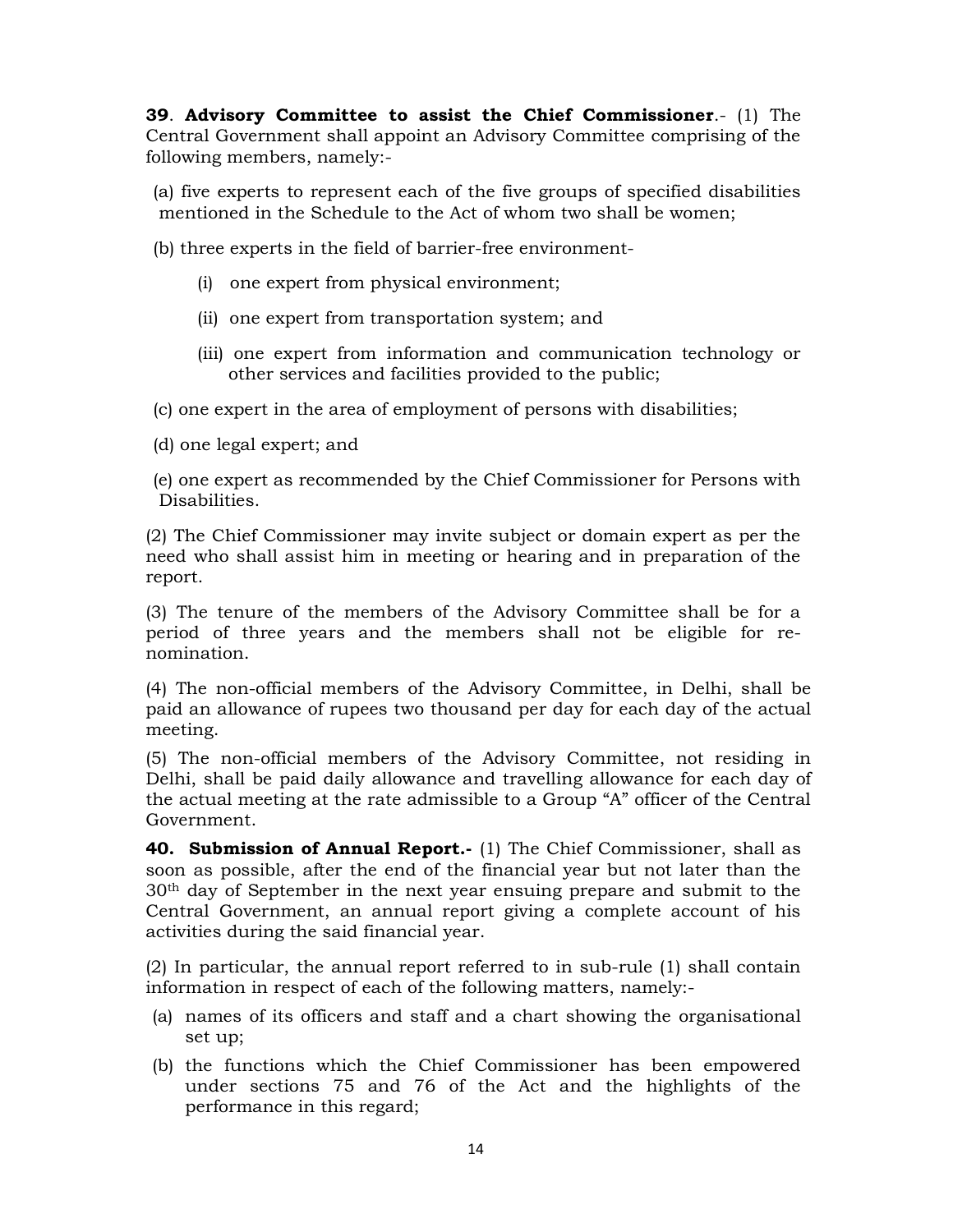- (c) the main recommendations made by the Chief Commissioner;
- (d) the progress made in the implementation of the Act; and
- (e) any other matter deemed appropriate for inclusion by the Chief Commissioner or specified by the Central Government from time to time.

#### CHAPTER X

#### NATIONAL FUND FOR PERSONS WITH DISABILITIES

41. Management of National Fund.- (1) There shall be a governing body consisting of following members to manage the National Fund, namely:-

- (a) Secretary, Department of Empowerment of Persons with Disabilities, in the Central Government - Chairperson;
- (b) Chairperson, Board of National Trust for the Welfare of Persons with Autism, Cerebral Palsy, Mental Retardation and Multiple Disabilities - Member;
- (c) Financial Advisor, Ministry of Social Justice and Empowerment, in the Central Government - Member;
- (d) two representatives from the Ministry of Health and Family Welfare, Department of School Education and Literacy, Department of Higher Education, Ministry of Labour and Employment, Department of Financial Services and Department of Rural Development in the Central Government, not below the rank of a Joint Secretary, by rotation in alphabetical order - Members;<br>(e) two persons representing different types of disabilities
- different types of disabilities to be nominated by the Central Government, by rotation – Members;
- (f) Joint Secretary in the Department of Empowerment of Persons with Disabilities in the Central Government – Convener and Chief Executive Officer.

(2) The governing body shall meet as often as necessary, but at least once in every financial year.

(3) The nominated members shall hold office for not more than three years.

(4) No member of the governing body shall be a beneficiary of the Fund during the period such member holds office.

(5) The nominated non-official members shall be eligible for payment of travelling allowance and daily allowance as admissible to a Group 'A' employees of the Central Government for attending the meetings of the governing body.

- (6) No person shall be nominated under clause (e) of sub-rule (1) as a member of the governing body if he -
	- (a) is, or has been, convicted of an offence, which in the opinion of the Central Government, involves moral turpitude; or
	- (b) is, or at any time has been, adjudicated as an insolvent.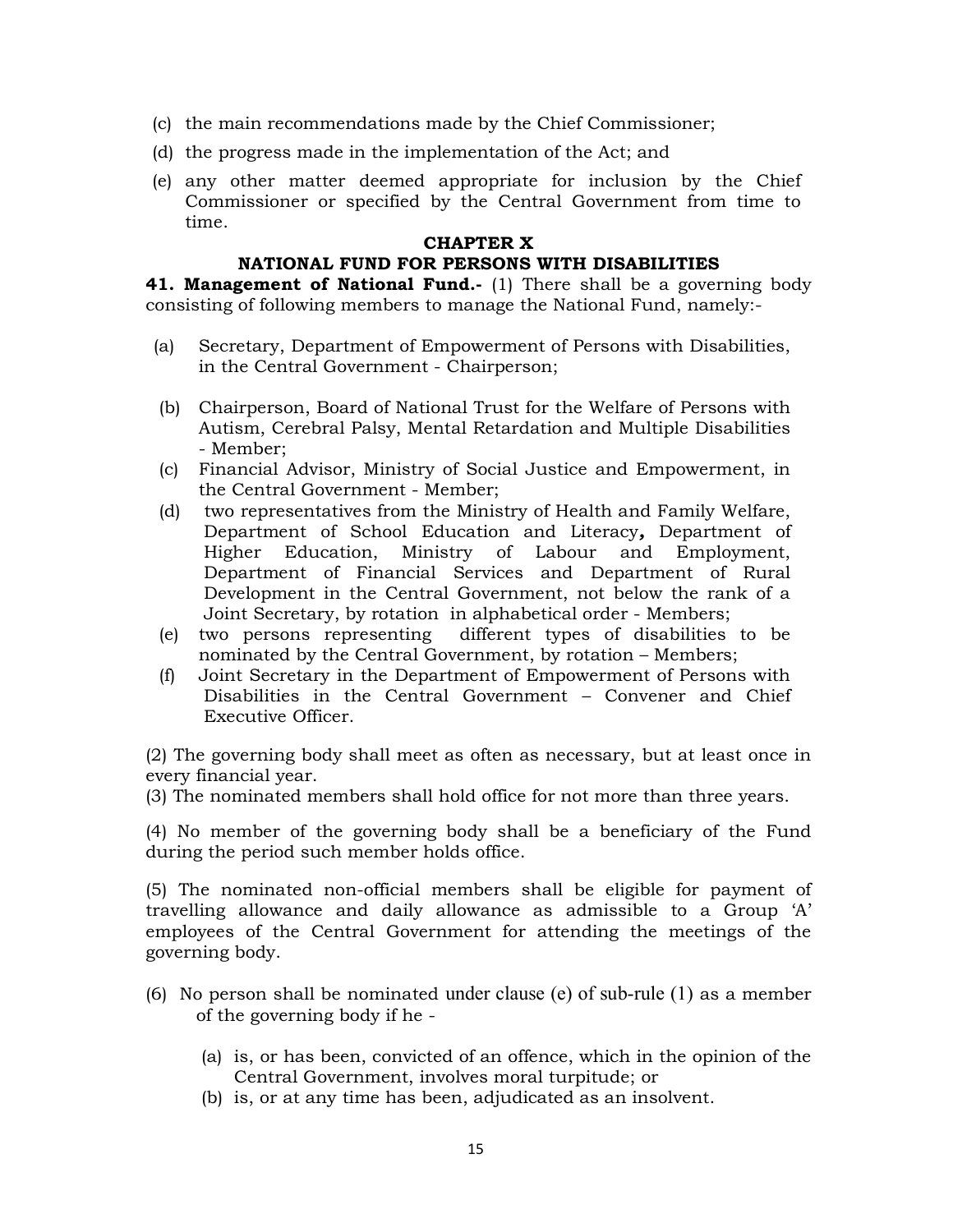42. Utilisation of the National Fund.- (1) The amount available under the Trust Fund for empowerment of persons with disabilities and the National Fund for people with disabilities, as on the date of the commencement of the Act, shall form the National Fund.

(2) All monies available under the two Funds referred to in sub-rule (1) shall stand transferred to the National Fund.

(3) All monies belonging to the Fund shall be deposited in such banks or invested in such manner as the governing body, may, subject to the general guidelines of the Central Government, decide.

(4) The Fund shall be invested in such manner as may be decided by the governing body.

(5) The Fund shall be utilized for the following purposes, namely:-

- (a) financial assistance in the areas which are not specifically covered under any scheme and programme of the Central Government or are not adequately funded under any scheme or programme of the Central Government;
- (b) for the purpose of implementation of the provisions of the Act;
- (c) administrative and other expenses of the Fund, as may be required to be incurred by or under this Act; and
- (d) such other purposes as may be decided by the governing body.

(6) Every proposal of expenditure shall be placed before the governing body for its approval.

 (7) The governing body may appoint secretarial staff including accountants, with such terms and conditions, as it may think appropriate, to look after the management and utilisation of the Fund.

43. Budget.- The Chief Executive Officer of the Fund shall prepare the budget for incurring expenditure under the Fund for each financial year showing the estimated receipt and expenditure of the Fund, in January every year and shall place the same for consideration of the governing body.

**44. Annual Report.-** The annual report of the Department of Empowerment of Persons with Disabilities shall include a chapter on National Fund.

#### FORM–I (Persons with Disabilities Employer's Return)

# [See rule  $13(1)$ ]

Six monthly return to be submitted to the Special Employment Exchange for the half year ended…………………………………………………………………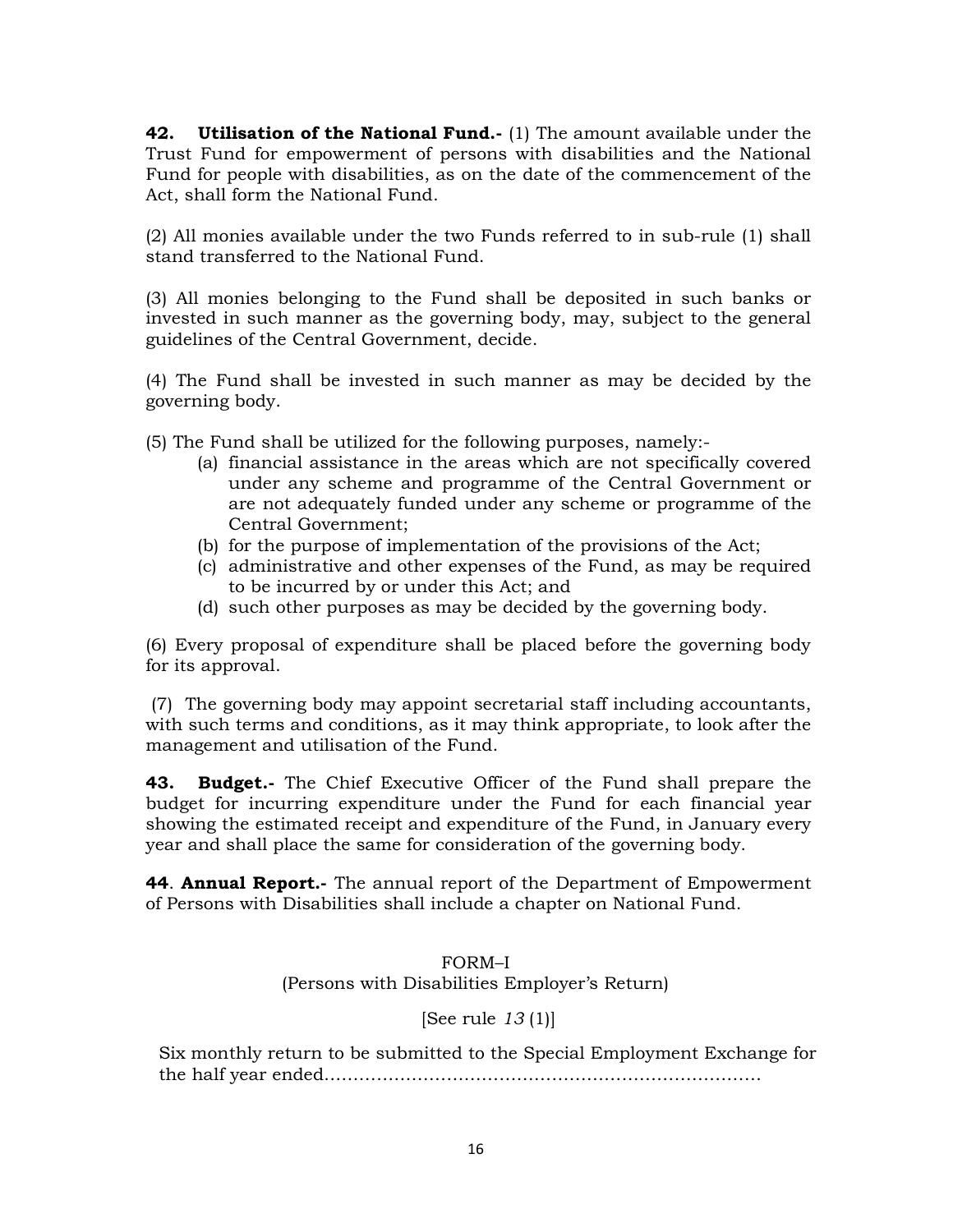Name and Address of the Employer……………………………………………………

Whether - Head Office…………………………………………… Branch Office……………………………………

Nature of business/principal activity:…………………………………………………

- 1. Employment
- (a) Total number of persons including working proprietors/ partners/ commission agents/contingent paid and contractual workers, on the pay rolls of the Government establishment excluding part-time workers and apprentices. (The figures should include every person whose wage or salary is paid by the Government establishment).

| On the last working day of the previous half year |                                |                                                                                                                                          |                                                                                                    |                                                                                                                                                    |  |  |
|---------------------------------------------------|--------------------------------|------------------------------------------------------------------------------------------------------------------------------------------|----------------------------------------------------------------------------------------------------|----------------------------------------------------------------------------------------------------------------------------------------------------|--|--|
| <b>Blindness</b><br>and<br>low vision             | Deaf<br>and<br>hard of hearing | disability<br>Locomotive<br>cerebral<br>including<br>palsy, leprosy cured,<br>dwarfism, acid attack<br>victims and muscular<br>dystrophy | Autism,<br>intellectual<br>disability,<br>specific<br>learning<br>disability and<br>mental illness | Multiple<br>disabilities<br>from amongst<br>with<br>persons<br>disabilities<br>under<br>columns<br>(1)<br>(4)<br>to<br>including<br>deaf-blindness |  |  |
| (1)                                               | (2)                            | (3)                                                                                                                                      | (4)                                                                                                | (5)                                                                                                                                                |  |  |

| On the last working day of the half year under report |                                |                                                                                                                                          |                                                                                                    |                                                                                                                                                    |  |  |  |
|-------------------------------------------------------|--------------------------------|------------------------------------------------------------------------------------------------------------------------------------------|----------------------------------------------------------------------------------------------------|----------------------------------------------------------------------------------------------------------------------------------------------------|--|--|--|
| <b>Blindness</b><br>and<br>low vision                 | Deaf<br>and<br>hard of hearing | disability<br>Locomotive<br>including<br>cerebral<br>palsy, leprosy cured,<br>dwarfism, acid attack<br>victims and muscular<br>dystrophy | Autism,<br>intellectual<br>disability,<br>specific<br>learning<br>disability and<br>mental illness | Multiple<br>disabilities<br>from amongst<br>with<br>persons<br>disabilities<br>under<br>columns<br>(1)<br>(4)<br>to<br>including<br>deaf-blindness |  |  |  |
| $\left( 1\right)$                                     | (2)                            | (3)                                                                                                                                      | (4)                                                                                                | (5)                                                                                                                                                |  |  |  |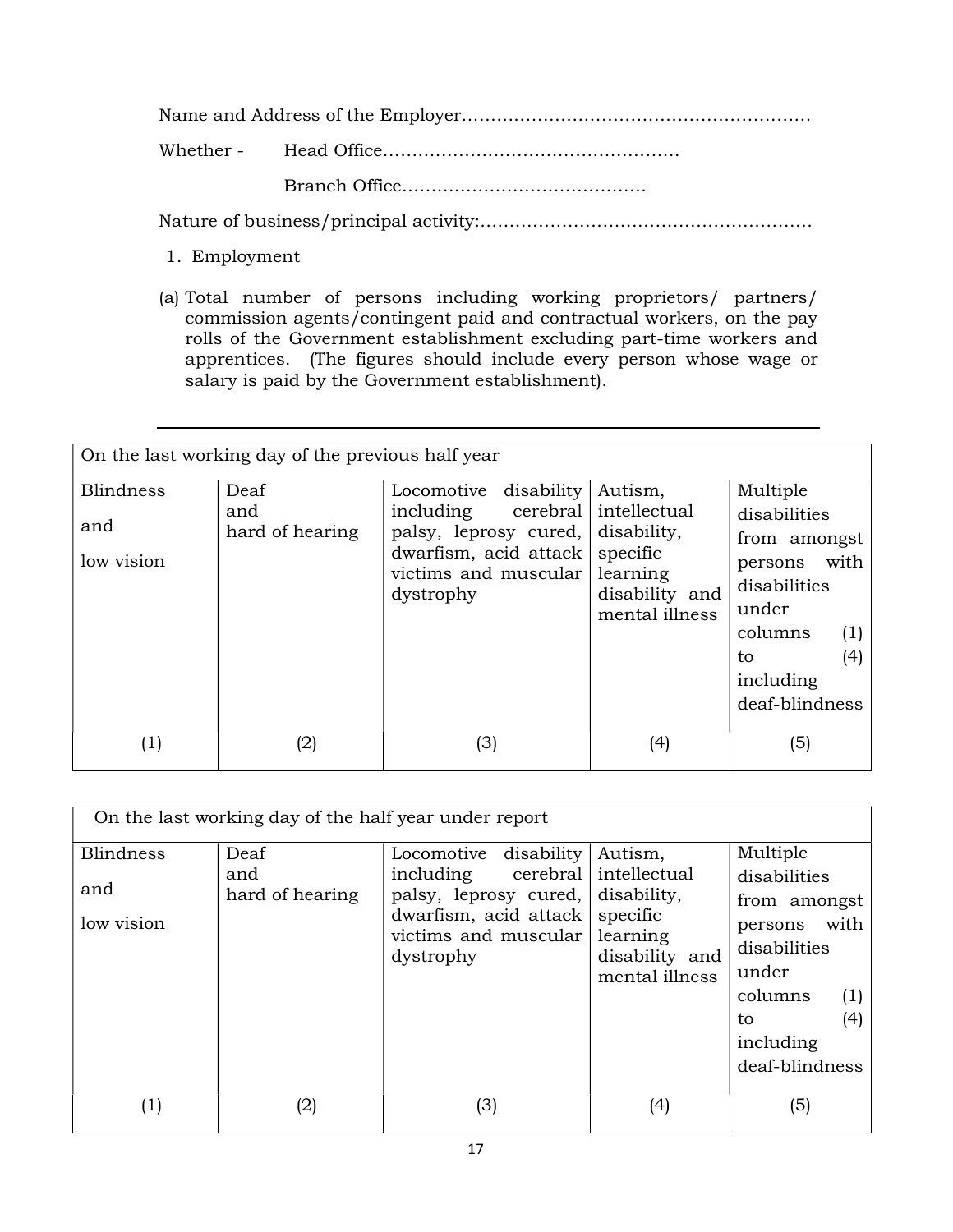Men with disability

Women with disability

Total ------------------------------------------------------

(b) Please indicate the main reasons for any increase or decrease in employment if the increase or decrease is more than 5% during the half year.

2. Vacancies.- Vacancies carrying total emoluments as per prevailing minimum wage per month and of over six months duration.

(a) Number of vacancies occurred and notified during the half year and the number filled during the half year (Separate figures may be given for men with disability and women with disability).

Number of vacancies which come within the purview of the Act.

Occurred Notified Filled Source

(Describe the source from which filled)

Local/Special Employment Exchange General Employment Exchange

(b)Reasons for not notifying all vacancies occurred during the half year under report vide 2(a) …………………………………………..

3.Manpower Shortages

Vacancies/posts unfilled because of shortage of suitable applicants.

Name of the occupation Number of unfilled vacancies/posts disability wise or Designation essential qualification essential experience experience of the posts example of the posts example of the posts example of the posts example of the posts example of the posts example of the posts example of the posts example of the posts example of the posts example of the posts

 $1$  and  $2$  3 4

Please list any other occupations for which this Government establishment had recently any difficulty in obtaining suitable applicants.

Signature of employer

Dated…….

To

 The Employment Exchange ----------------------------- ------------------------------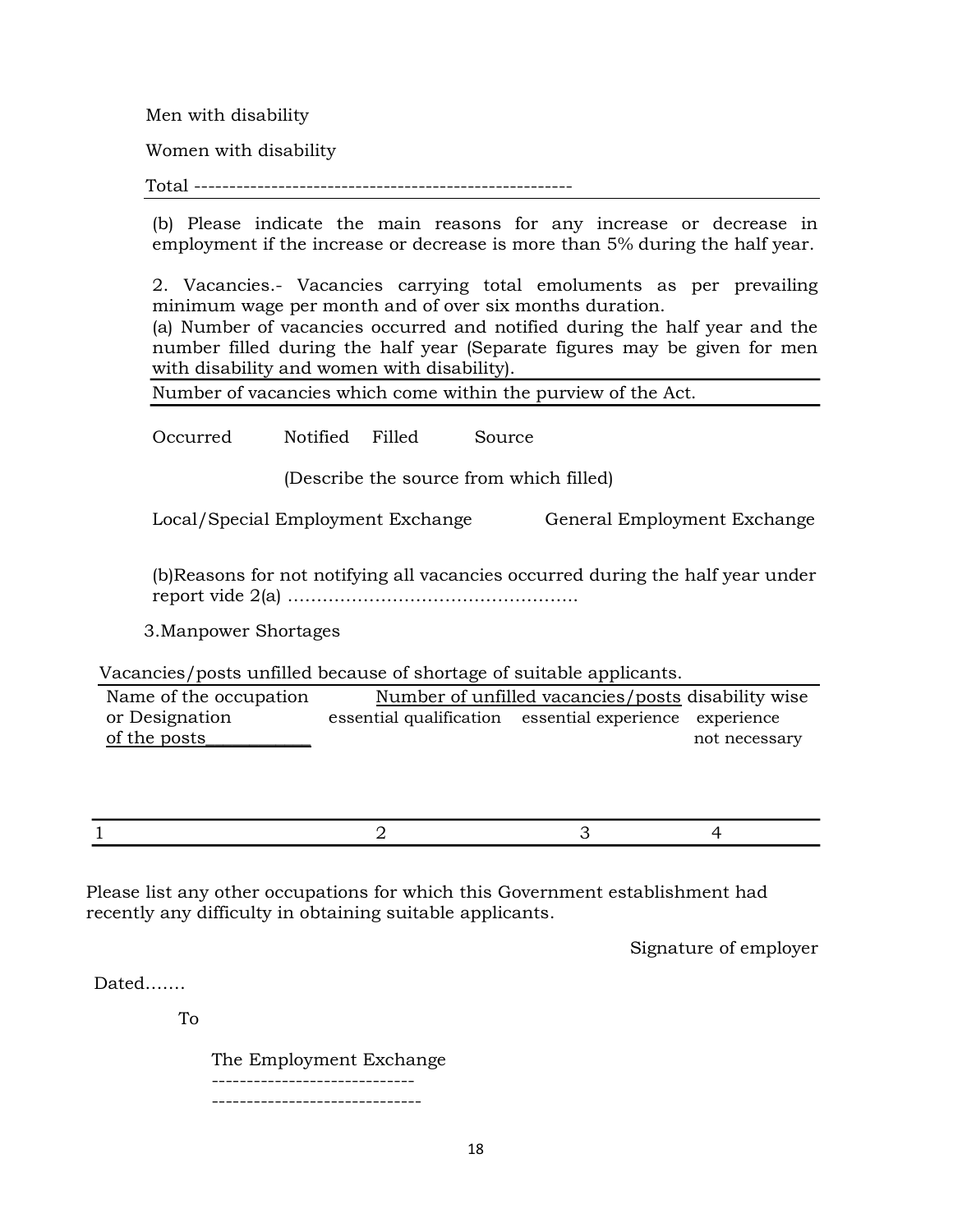Note.- This return relates to half yearly ending 31st March/30th September and shall be rendered to the local Special Employment Exchange within thirty days after the end of the half year concerned.

#### Form -II (Persons with Disabilities Employer's Return)

[See rule 13 (1)]

Occupational return to be submitted to the local Special Employment Exchange once in two years.

Name and Address of the Employer………………………………………………………………….

Nature of business

(describe what the Government establishment makes or does as its principal activity)

1. Total number of persons on the pay rolls of the Government establishment on

(Specify date)…………(This figure should include every person whose wage or salary is paid by the Government establishment)(Separate figures for men with disability and women with disability may be given).

2. Occupational classification of all employees as given in item -1 above. (please give below the number of employees in each occupation separately)

| Occupation<br>Use exact terms                                                                                                                                                                                                                       | Men with   | Number of Employees<br>Women with | Total |                                                                                                                                                                                                  |
|-----------------------------------------------------------------------------------------------------------------------------------------------------------------------------------------------------------------------------------------------------|------------|-----------------------------------|-------|--------------------------------------------------------------------------------------------------------------------------------------------------------------------------------------------------|
| Such as Engineer<br>(Mechanical);<br>Teacher<br>(domestic/science)<br>; Officer on duty<br>(actuary);<br>Assistant Director<br>(Metallurgist);<br>Scientific Assistant<br>(chemist); Research<br>Officer (economist);<br>Instructor<br>(carpenter); | disability | disability                        |       | Please give as<br>far as<br>possible<br>approximate<br>number of<br>vacancies in<br>each<br>occupation<br>you are likely<br>to fill during<br>the next<br>calendar year<br>due to<br>retirement. |
|                                                                                                                                                                                                                                                     |            |                                   |       |                                                                                                                                                                                                  |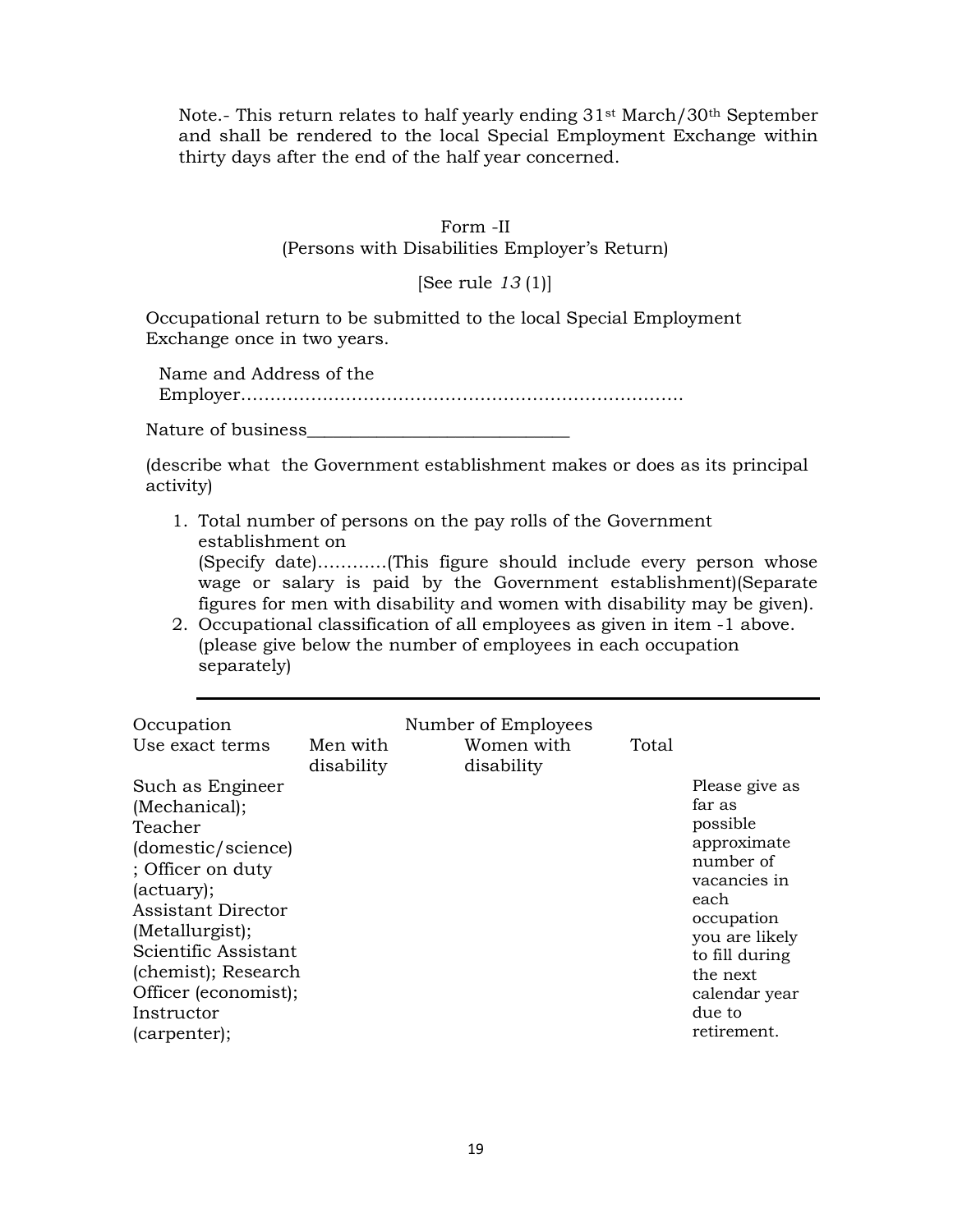Supervisor(tailor); Fitter(internal Combustion engine); Inspector Sanitary); Superintendent Office; apprentice Electrician).

Total

Dated……………………….. Signature of employer

To

The Employment Exchange

(please fill in here the address of your local Special Employment Exchange)

Note: Total of column 5 under item 2 should correspond to the figure given against item-1.

# FORM–III

# (Persons with Disabilities Employer's Return)

# [See rule 14]

Name and Address of the Employer……………………………………………………

Whether - Head Office……………………………………………

Branch Office……………………………………

Nature of business/principal activity: ……………………………………

Total number of persons on the pay rolls of the Government establishment (This figure should include every person whose wage or salary is paid by the Government establishment).

Total number of persons with disabilities (disability-wise) on the payroll of the Government establishment(This figure should include every person with disability whose wage or salary is paid by the Government establishment).

(a) Occupational qualification of all employees (Please give below the number of employees in each occupation separately.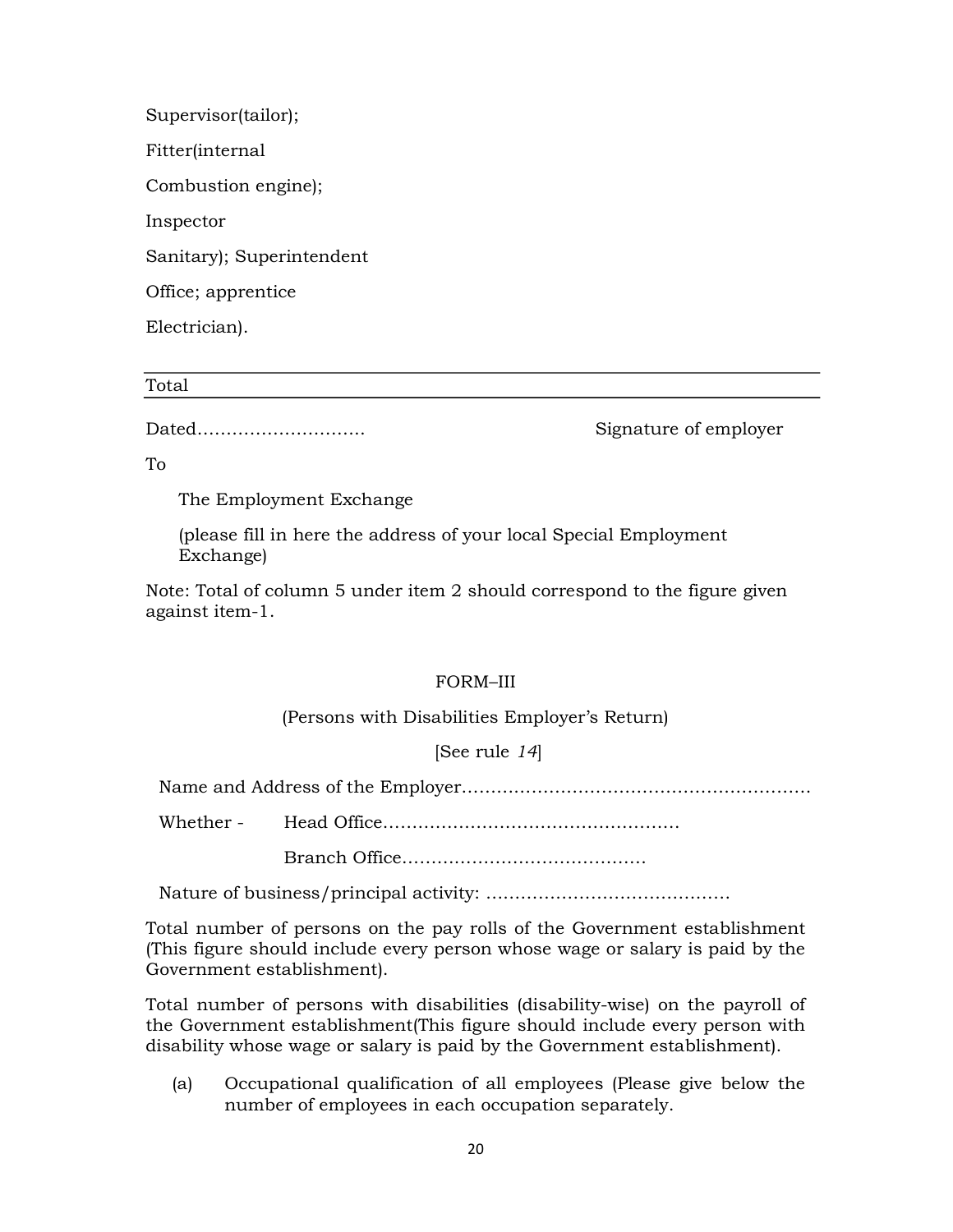| Women with<br>Use exact terms<br>Men with<br>Total<br>disabilities<br>disabilities<br>Please give as<br>Such as Engineer<br>far as<br>(Mechanical);<br>possible<br>Teacher<br>approximate<br>(domestic/science)<br>number of<br>; Officer on duty<br>vacancies in<br>(actuary);<br>each |  |
|-----------------------------------------------------------------------------------------------------------------------------------------------------------------------------------------------------------------------------------------------------------------------------------------|--|
|                                                                                                                                                                                                                                                                                         |  |
| Assistant Director<br>occupation<br>(Metallurgist);<br>you are likely<br>Scientific Assistant<br>to fill during<br>(chemist); Research<br>the next<br>Officer (economist);<br>calendar year<br>due to<br>Instructor<br>retirement.<br>(carpenter);                                      |  |

#### Total

(b)Please indicate the main reasons for any increase or decrease in employment if the increase or decrease is more than 5% during the half year…………………………..

2. Vacancies: Vacancies carrying total emoluments as per prevailing minimum wage per month and of over six months duration.

(a) Number of vacancies occurred and notified during the half year and the number filled during the half year.

| Occurred | <b>Notified</b>                            |                       | Filled | Sources                                      |
|----------|--------------------------------------------|-----------------------|--------|----------------------------------------------|
|          | Local<br>Special<br>Employment<br>Exchange | General<br>employment |        | (Describe the<br>source form<br>which filled |
|          | $\overline{2}$                             | 3                     | 4      | 5                                            |
| Total    |                                            |                       |        |                                              |

(b) Reasons for not notifying all vacancies occurred during the half year under report vide (a) 2……………….above.

# Number of vacancies which come within the purview of the Act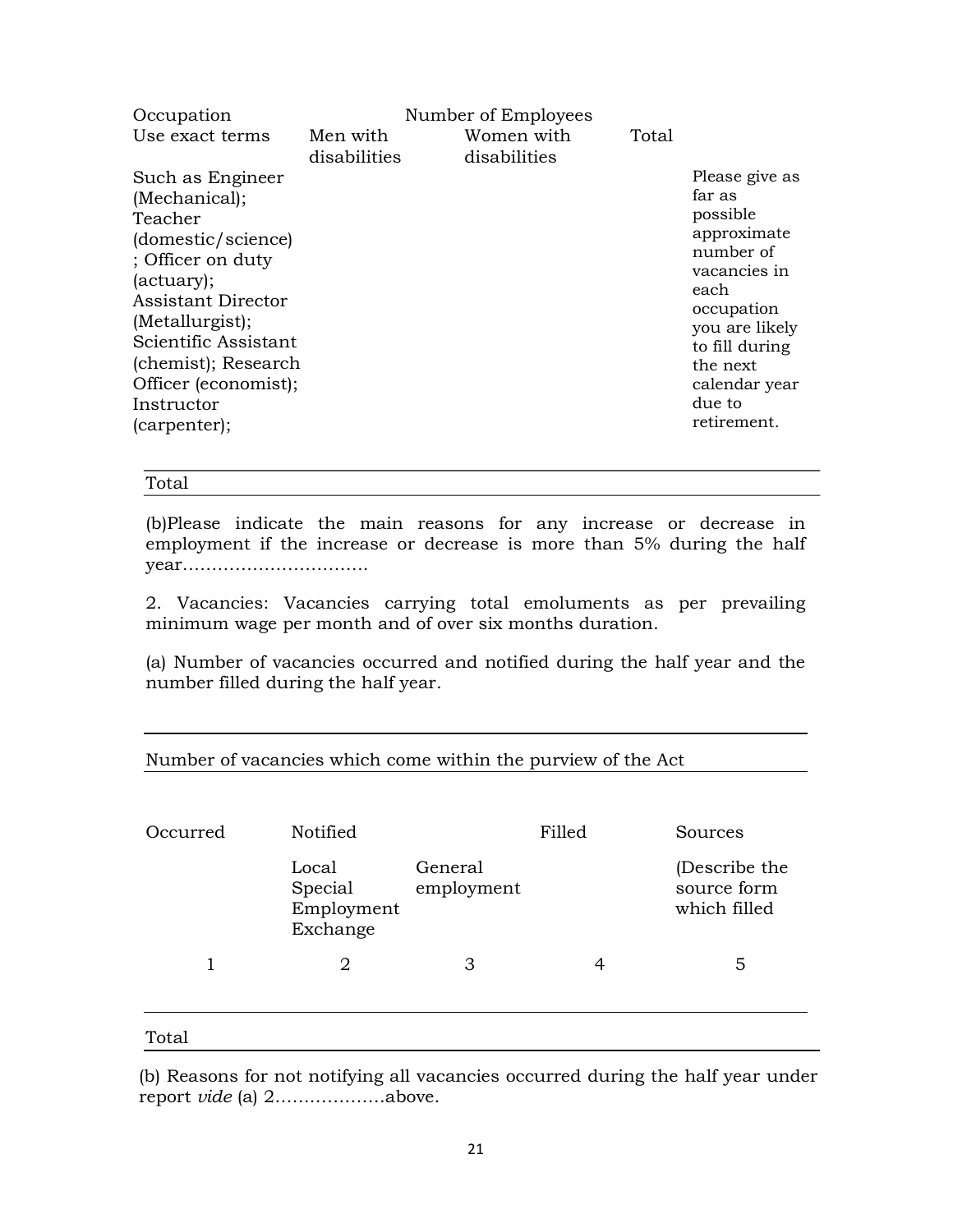# 3. Manpower shortages

|  | Vacancies/posts unfilled because of shortage of suitable applicantions |
|--|------------------------------------------------------------------------|
|  |                                                                        |

| Name of the occupation or<br>Designation of the posts |                                       |           | Number of unfiled vacancies/posts |
|-------------------------------------------------------|---------------------------------------|-----------|-----------------------------------|
|                                                       | Essential<br>qualification experience | Essential | Experience<br>Not necessary       |
|                                                       |                                       |           |                                   |

Please list any other occupations for which this Government establishment had recently any difficulty in obtaining suitable applicants.

Signature of employer

Dated….

# FORM- IV

# Application for Obtaining Certificate of Disability by Persons with Disabilities

[See rule 17(1)]

| (Surname) (First Name)                                                           |                       | (Middle Name)                                                      |  |  |  |  |
|----------------------------------------------------------------------------------|-----------------------|--------------------------------------------------------------------|--|--|--|--|
| (2) Father's Name : __________________________ Mother's Name: __________________ |                       |                                                                    |  |  |  |  |
|                                                                                  |                       |                                                                    |  |  |  |  |
|                                                                                  | (Date) (Month) (Year) |                                                                    |  |  |  |  |
|                                                                                  |                       |                                                                    |  |  |  |  |
|                                                                                  |                       |                                                                    |  |  |  |  |
| (6) Address:                                                                     |                       |                                                                    |  |  |  |  |
|                                                                                  |                       | (a) Permanent address (b) Current Address (i.e. for communication) |  |  |  |  |
|                                                                                  |                       |                                                                    |  |  |  |  |
|                                                                                  |                       |                                                                    |  |  |  |  |
| (c) Period since when residing at current address ______________________________ |                       |                                                                    |  |  |  |  |
| (7) Educational Status (please tick as applicable)                               |                       |                                                                    |  |  |  |  |

- (i) Post Graduate
- (ii) Graduate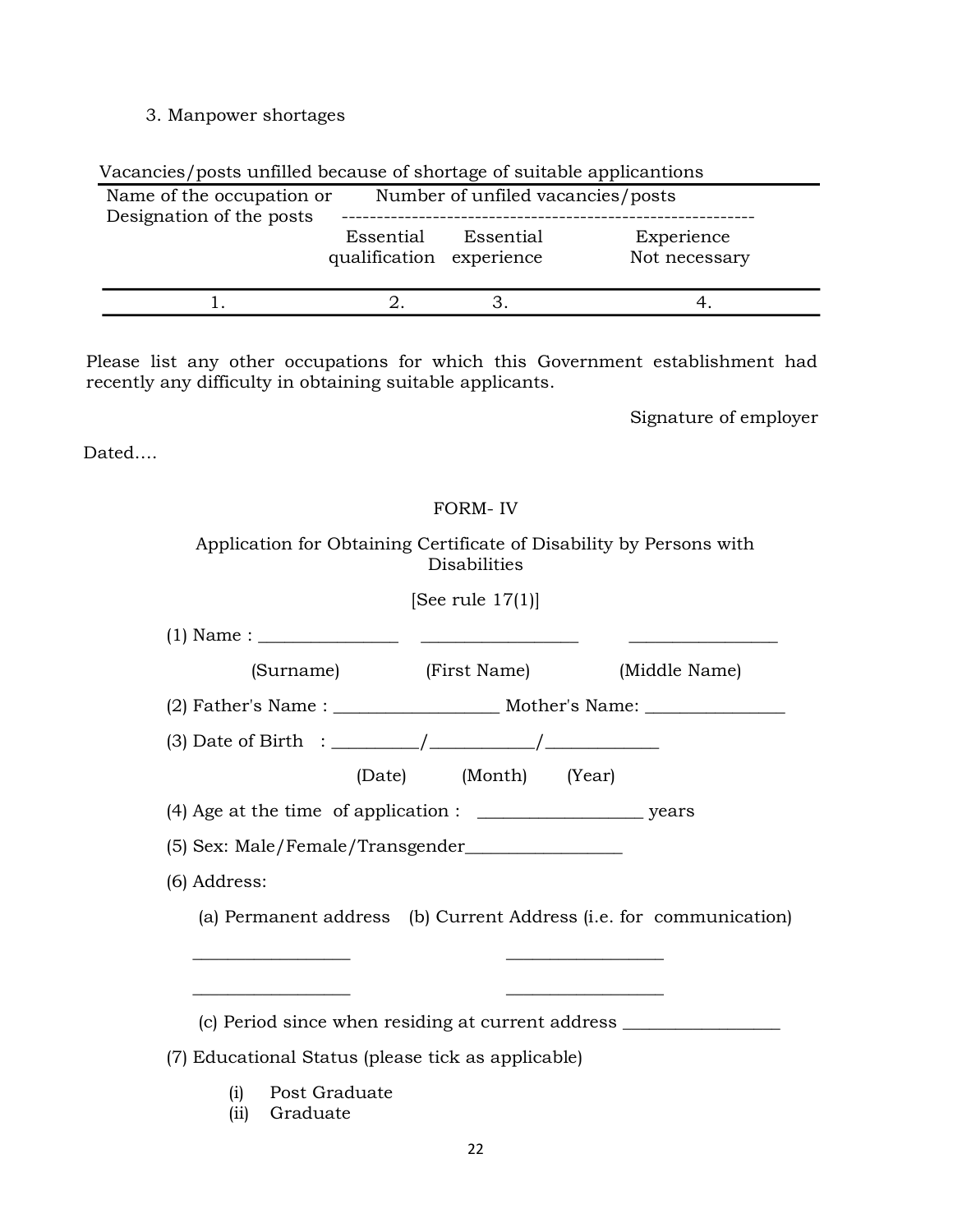| (iii) | Diploma |
|-------|---------|
|-------|---------|

- (iv) Higher Secondary
- (v) High School
- (vi) Middle
- (vii) Primary
- (viii) Non-literate

(8) Occupation \_\_\_\_\_\_\_\_\_\_\_\_\_\_\_\_\_\_\_\_\_\_\_\_\_\_\_\_\_\_\_\_\_\_\_\_

| (9) Identification marks (i) |  |
|------------------------------|--|
|------------------------------|--|

(10) Nature of disability :

 $\overline{\phantom{a}}$  , where  $\overline{\phantom{a}}$  , where  $\overline{\phantom{a}}$ 

- (11) Period since when disabled: From Birth//since year
- (12) (i) Did you ever apply for issue of a certificate of disability in the past \_\_\_ yes/no
	- (ii) If yes, details:
		- (a) Authority to whom and district in which applied \_\_\_\_\_\_\_\_
		- (b) Result of application \_\_\_\_\_\_\_\_\_\_\_\_\_\_\_\_\_\_\_\_\_\_\_\_\_\_\_\_\_\_\_\_\_\_\_\_
- (13) Have you ever been issued a certificate of disability in the past? If yes, please enclose a true copy.

Declaration: I hereby declare that all particulars stated above are true to the best of my knowledge and belief, and no material information has been concealed or misstated. I further state that if any inaccuracy is detected in the application, I shall be liable to forfeiture of any benefits derived and other action as per law.

> (signature or left thumb impression of person with disability, or of his/her legal guardian in case of persons with intellectual disability, autism, cerebral palsy and multiple disabilities, etc)

\_\_\_\_\_\_\_\_\_\_\_\_\_\_\_\_\_\_\_\_\_

Date :

Place: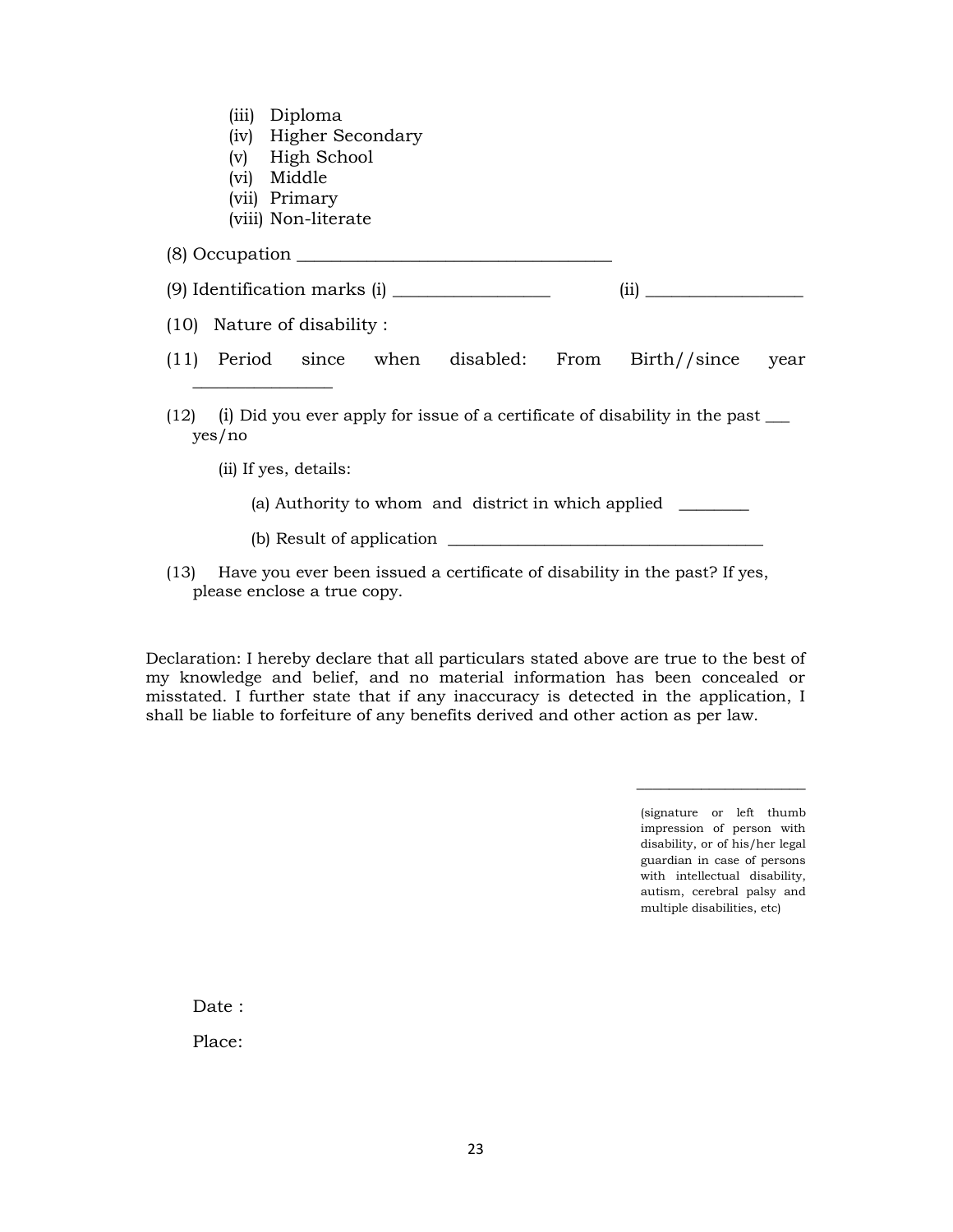Enclosures:

- 1. Proof of residence (Please tick as applicable).
	- (a) ration card,
	- (b) voter identity card,
	- (c) driving license,
	- (d) bank passbook,
	- (e) PAN card,
	- (f) passport,
	- (g) telephone, electricity, water and any other utility bill indicating the address of the applicant,
	- (h) a certificate of residence issued by a Panchayat, municipality, cantonment board, any gazetted officer, or the concerned Patwari or Head Master of a Government school,

(i) in case of an inmate of a residential institution for persons with disabilities, destitute, mentally ill, and other disability, a certificate of residence from head of such institution.

2. Two recent passport size photographs

----------------------------------------------------------------------------------------------

# (For office use only)

Date:

Place: Signature of issuing authority Stamp

#### Form-V

# Certificate of Disability

(In cases of amputation or complete permanent paralysis of limbs or dwarfism and in case of blindness)

[See rule 18(1)]

(Name and Address of the Medical Authority issuing the Certificate)

Recent passport size attested photograph (Showing face only) of the person with disability.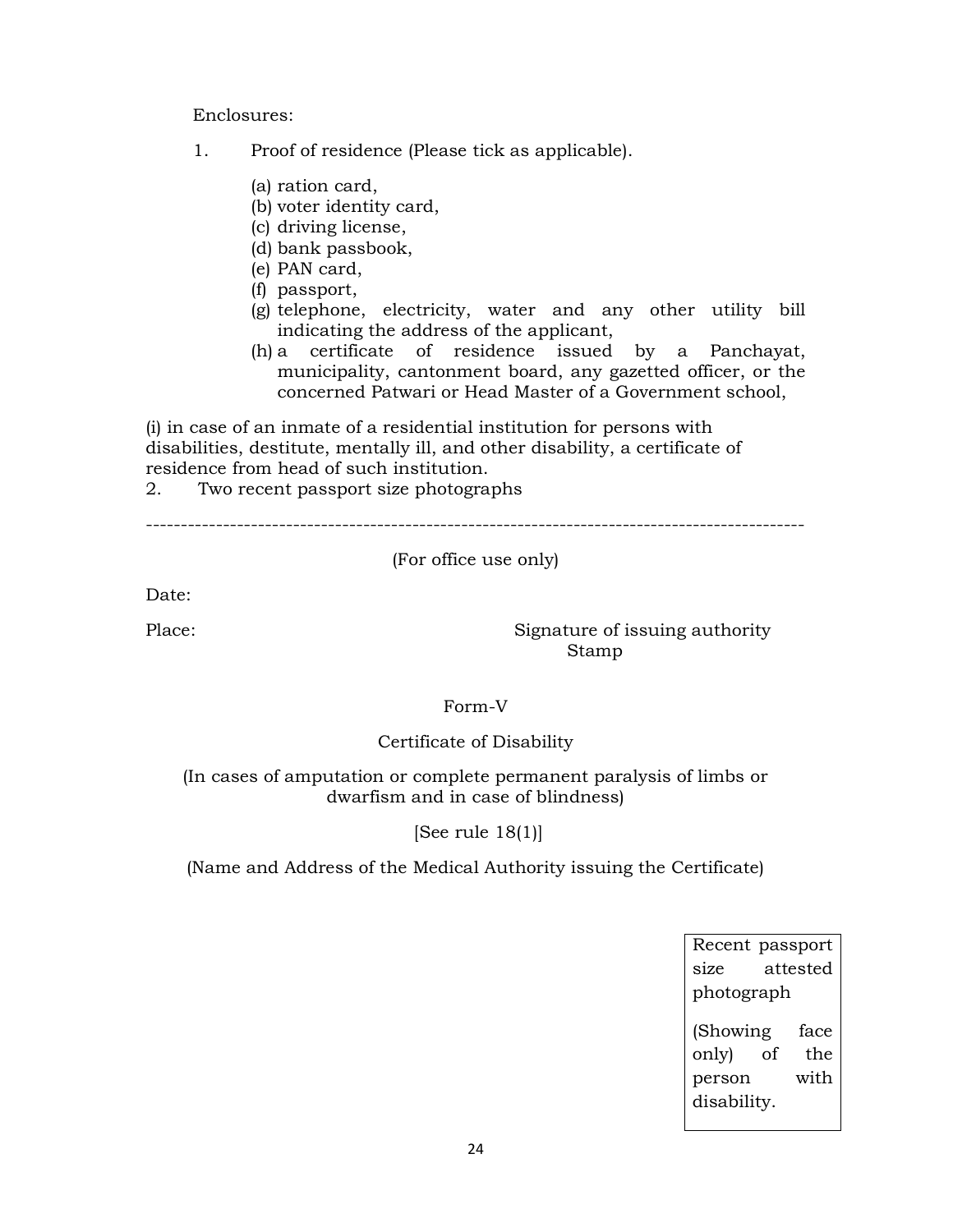Certificate No. Date:

This is to certify that I have carefully examined Shri/Smt./Kum. \_\_\_\_\_\_\_\_\_\_\_\_\_\_\_\_\_\_\_\_\_\_\_\_\_\_\_\_son/wife/daughter of Shri \_\_\_\_\_\_\_\_\_\_\_\_\_\_\_\_\_\_ Date of Birth (DD/MM/YY) \_\_\_\_\_\_\_\_\_\_\_\_\_ Age \_\_\_\_\_\_\_ years, male/female -\_\_\_\_\_\_\_\_\_\_\_\_\_\_\_\_\_\_ registration No. \_\_\_\_\_\_\_\_\_\_\_\_\_\_permanent resident of House No. \_\_\_\_\_\_\_\_\_\_\_ Ward/Village/Street \_\_\_\_\_\_\_\_\_\_\_\_\_\_\_\_\_\_ Post Office \_\_\_\_\_\_\_\_\_\_\_\_\_\_\_ District \_\_\_\_\_\_\_\_\_\_ State \_\_\_\_\_\_\_\_\_\_\_\_\_\_\_\_, whose photograph

is affixed above, and am satisfied that:

(A) he/she is a case of:

- locomotor disability
- dwarfism
- blindness (Please tick as applicable)

 $(B)$  the diagnosis in his/her case is  $\frac{1}{1}$ 

(A) he/she has  $\frac{1}{2}$  % (in figure)  $\frac{1}{2}$  percent (in words) permanent locomotor disability/dwarfism/blindness in relation to his/her \_\_\_\_\_\_ (part of body) as per guidelines ( ……………number and date of issue of the guidelines to be specified).

2. The applicant has submitted the following document as proof of residence:-

| Nature   | of Date of Issue |                     | Details of authority |
|----------|------------------|---------------------|----------------------|
| Document |                  | issuing certificate |                      |
|          |                  |                     |                      |
|          |                  |                     |                      |
|          |                  |                     |                      |

(Signature and Seal of Authorised Signatory of notified Medical Authority)

Signature/thumb impression of the person in whose favour certificate of disability is issued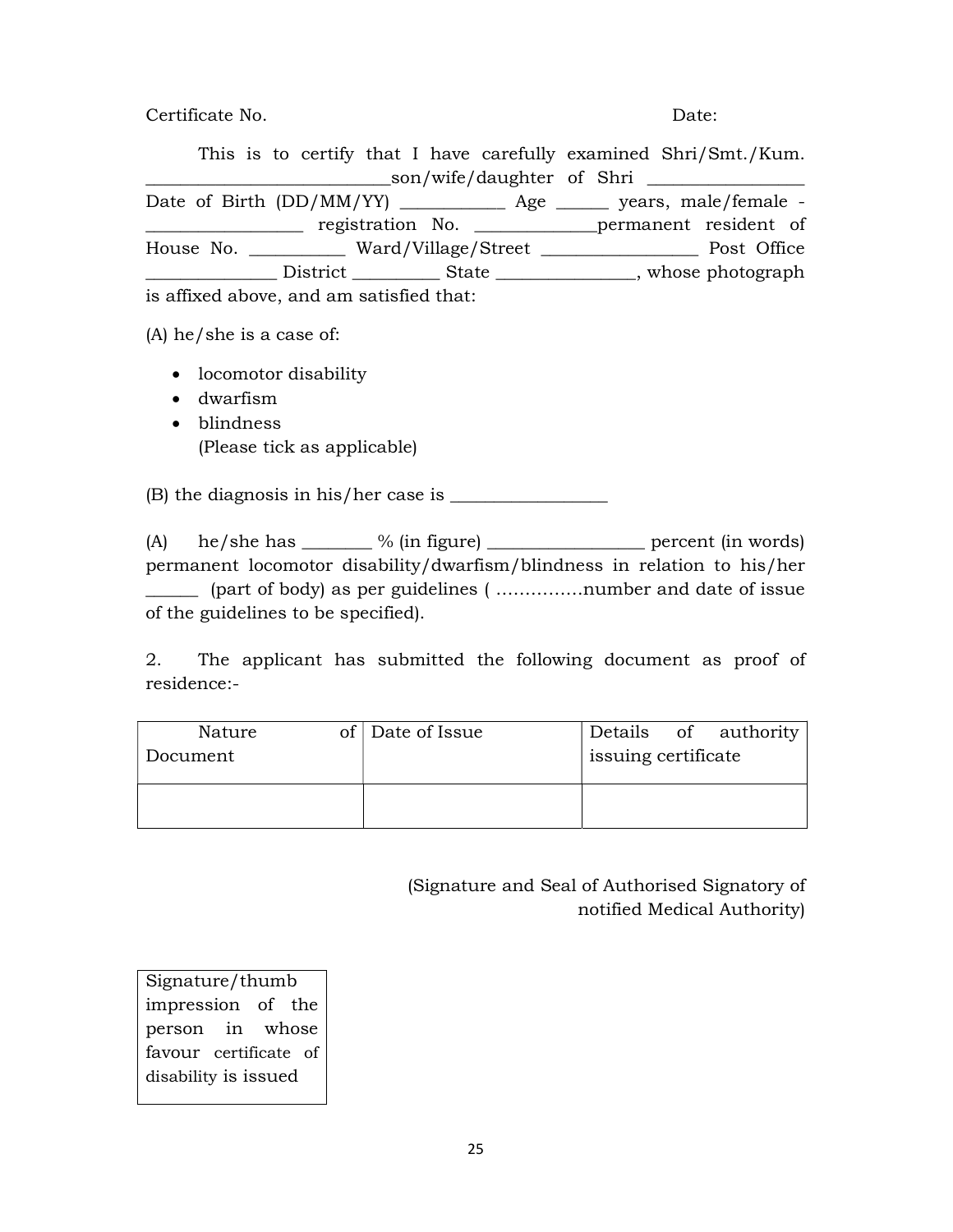# Form - VI

### Certificate of Disability

### (In cases of multiple disabilities)

# [See rule 18(1)]

# (Name and Address of the Medical Authority issuing the Certificate)

| Recent      |          | passport |  |  |  |
|-------------|----------|----------|--|--|--|
| size        | attested |          |  |  |  |
| photograph  |          |          |  |  |  |
| (Showing    |          | face     |  |  |  |
| only)       | of       | the      |  |  |  |
| person      |          | with     |  |  |  |
| disability. |          |          |  |  |  |
|             |          |          |  |  |  |

Certificate No. Date:

This is to certify that we have carefully examined Shri/Smt./Kum. \_\_\_\_\_\_\_\_\_\_\_\_\_\_\_\_\_\_\_\_\_\_\_\_\_\_\_\_\_\_\_\_\_\_\_\_\_son/wife/daughter of Shri \_\_\_\_\_\_\_\_\_\_\_\_\_\_\_\_\_\_\_\_\_\_\_\_\_\_\_\_\_\_\_\_\_\_\_\_\_Date of Birth (DD/MM/YY) \_\_\_\_\_\_\_\_\_\_\_\_ Age \_\_\_\_\_ years, male/female \_\_\_\_\_\_\_\_\_\_\_\_\_\_. Registration No. \_\_\_\_\_\_\_\_\_\_\_\_\_\_\_ permanent resident of House No. \_\_\_\_\_\_\_\_\_\_\_\_ Ward/Village/Street \_\_\_\_\_\_\_\_\_\_\_\_ Post Office \_\_\_\_\_\_\_\_\_\_\_\_ District \_\_\_\_\_\_\_\_\_\_\_\_\_\_ State \_\_\_\_\_\_\_\_\_\_\_, whose photograph is affixed above, and am satisfied that:

(A) he/she is a case of Multiple Disability. His/her extent of permanent physical impairment/disability has been evaluated as per guidelines (……………number and date of issue of the guidelines to be specified) for the disabilities ticked below, and is shown against the relevant disability in the table below:

| S. No | Disability    | Affected   | Diagnosis | physical<br>Permanent |
|-------|---------------|------------|-----------|-----------------------|
|       |               | of<br>part |           | impairment/mental     |
|       |               | body       |           | disability (in $\%$ ) |
|       | Locomotor     | @          |           |                       |
|       | disability    |            |           |                       |
| 2.    | Muscular      |            |           |                       |
|       | Dystrophy     |            |           |                       |
| З.    | Leprosy cured |            |           |                       |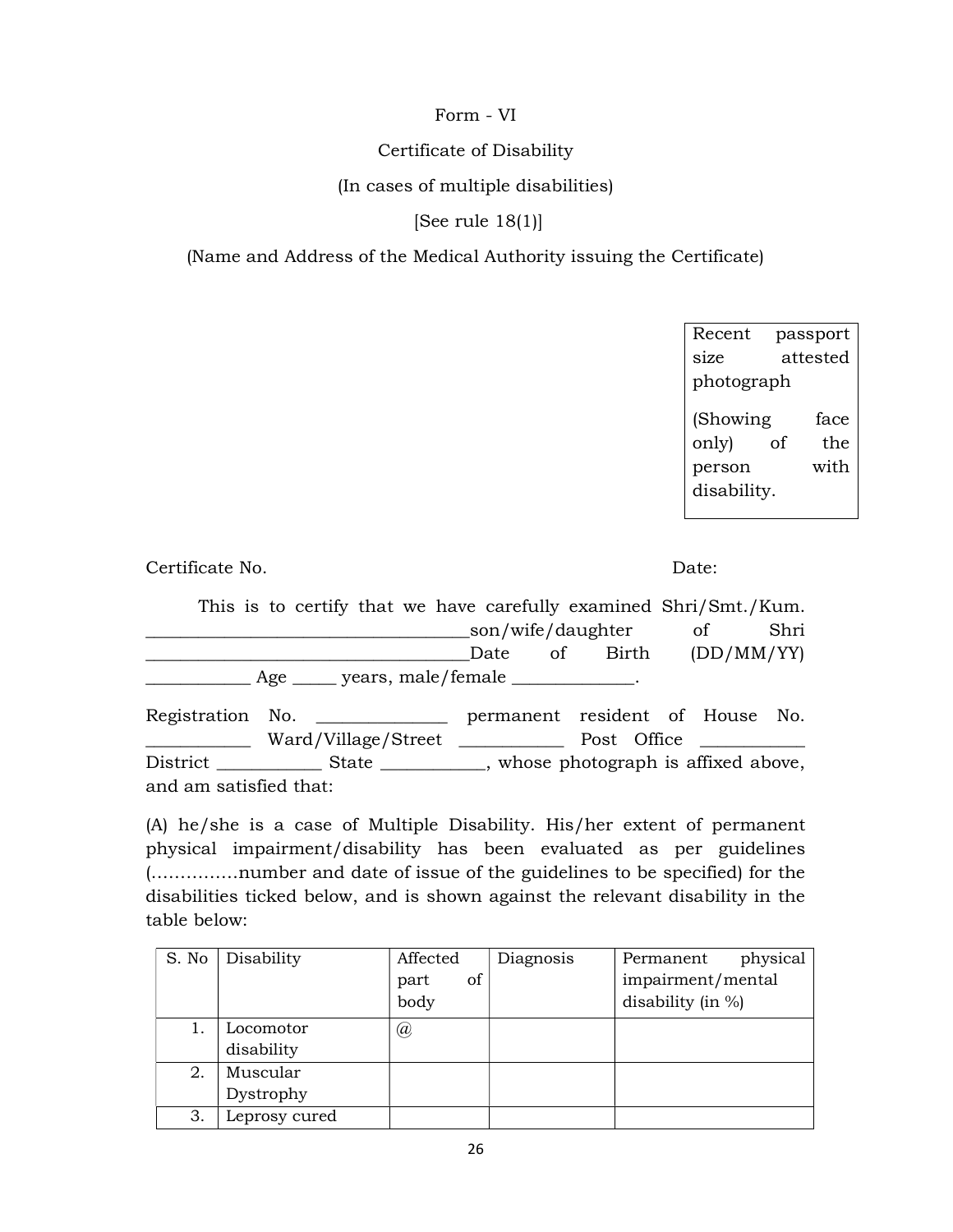| 4.   | Dwarfism            |           |  |
|------|---------------------|-----------|--|
| 5.   | Cerebral Palsy      |           |  |
| 6.   | Acid attack Victim  |           |  |
| 7.   | Low vision          | #         |  |
| 8.   | <b>Blindness</b>    | #         |  |
| 9.   | Deaf                | £         |  |
| 10.  | Hard of Hearing     | $\pounds$ |  |
| 11.  | Speech<br>and       |           |  |
|      | Language disability |           |  |
| 12.1 | Intellectual        |           |  |
|      | Disability          |           |  |
| 13.  | Specific Learning   |           |  |
|      | Disability          |           |  |
| 14.  | Autism Spectrum     |           |  |
|      | Disorder            |           |  |
| 15.  | Mental illness      |           |  |
| 16.  | Chronic             |           |  |
|      | Neurological        |           |  |
|      | Conditions          |           |  |
| 17.  | Multiple sclerosis  |           |  |
| 18.  | Parkinson's disease |           |  |
| 19.  | Haemophilia         |           |  |
| 20.1 | Thalassemia         |           |  |
| 21.  | Sickle Cell disease |           |  |

(B) In the light of the above, his/her over all permanent physical impairment as per guidelines (……….number and date of issue of the guidelines to be specified), is as follows : -

In figures : - ------------------ percent In words :- -------------------------------------------------------------------------- percent

2. This condition is progressive/non-progressive/likely to improve/not likely to improve.

3. Reassessment of disability is :

(i) not necessary,

or

(ii) is recommended/after ............... years ................ months, and therefore this certificate shall be valid till ----- ------ ------

(DD) (MM) (YY)

- @ e.g. Left/right/both arms/legs
- # e.g. Single eye
- £ e.g. Left/Right/both ears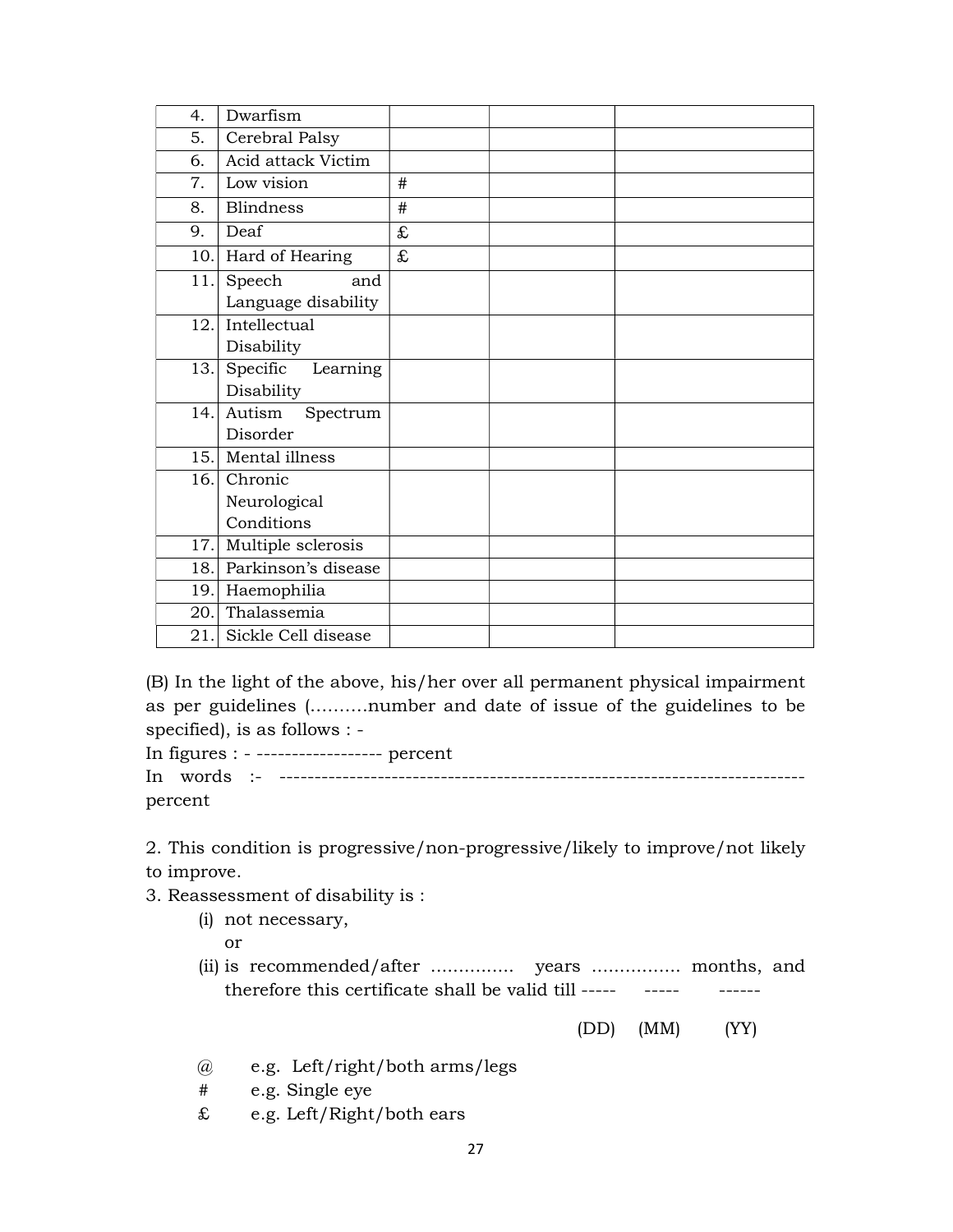4.The applicant has submitted the following document as proof of residence:-

| Nature of document | Date of issue | Details of authority<br>issuing certificate |  |  |  |
|--------------------|---------------|---------------------------------------------|--|--|--|
|                    |               |                                             |  |  |  |

5. Signature and seal of the Medical Authority.

| Name and Seal of Name and Seal of Name and Seal of the |  |  |        |  |             |  |  |  |
|--------------------------------------------------------|--|--|--------|--|-------------|--|--|--|
| Member                                                 |  |  | Member |  | Chairperson |  |  |  |

Signature/thumb impression of the person in whose favour certificate of disability is issued.

# Form – VII

# Certificate of Disability

# (In cases other than those mentioned in Forms V and VI) (Name and Address of the Medical Authority issuing the Certificate)

(See rule 18(1))

Recent passport size attested photograph (Showing face only) of the person with disability

Certificate No. Date:

This is to certify that I have carefully examined

|                                      | son/wife/daughter of Shri |                                                                       | Date |
|--------------------------------------|---------------------------|-----------------------------------------------------------------------|------|
|                                      |                           | of Birth (DD/MM/YY) _____ ____ ____ Age ______ years, male/female     |      |
| <u> Listen van die Stadt van die</u> |                           | Registration No. ________________________ permanent resident of House |      |
| No.                                  | Ward/Village/Street       | Post Office                                                           |      |
|                                      |                           | State<br><u> 1980 - Jan Barbara Barbara, manazarta da </u>            |      |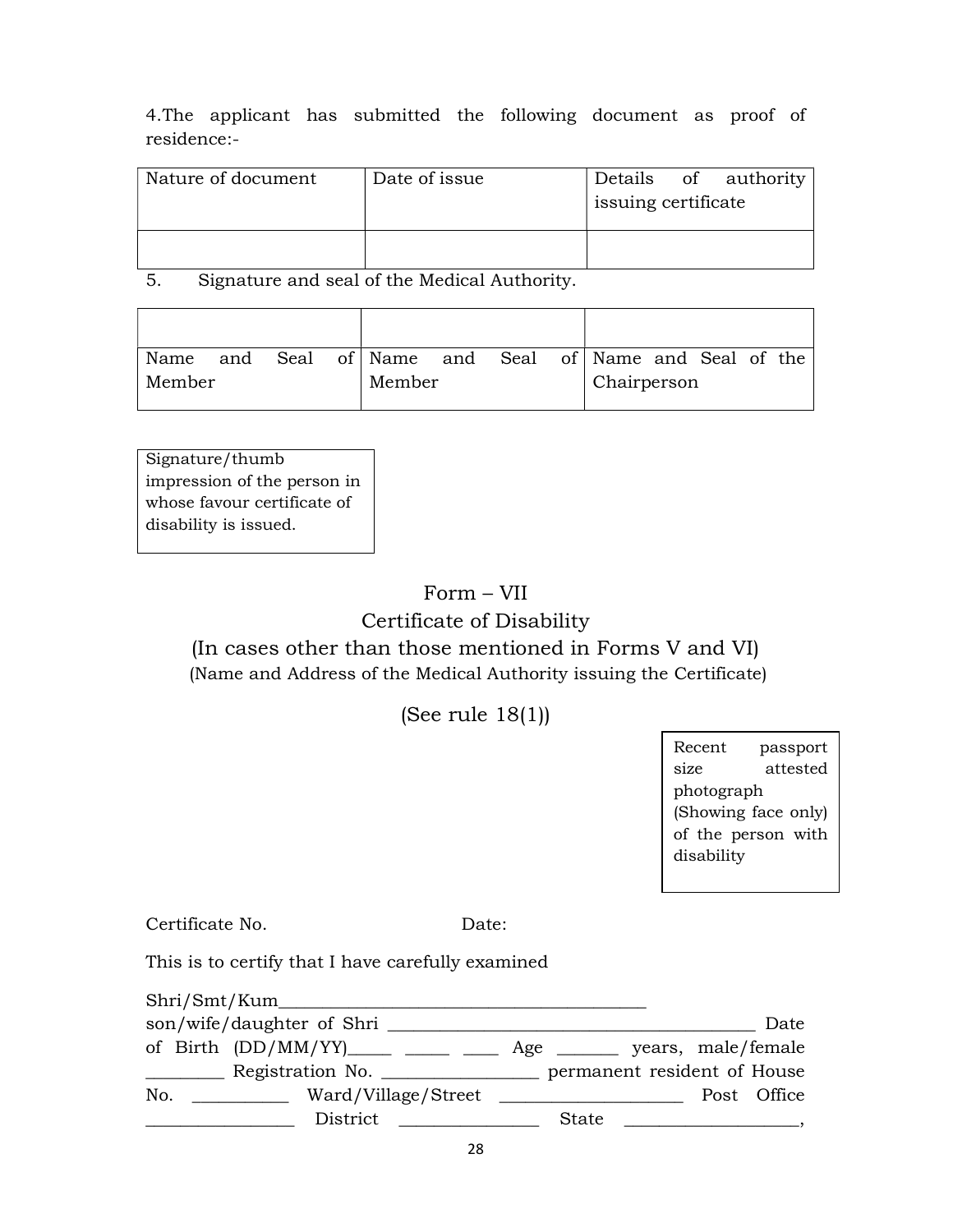whose photograph is affixed above, and am satisfied that he/she is a case of disability. His/her extent of percentage physical impairment/disability has been evaluated as per guidelines (……..number and date of issue of the guidelines to be specified) and is shown against the relevant disability in the table below:-

| S. No | Disability              | Affected<br>of<br>part<br>body | Diagnosis | physical<br>Permanent<br>impairment/mental<br>disability (in %) |
|-------|-------------------------|--------------------------------|-----------|-----------------------------------------------------------------|
| 1.    | Locomotor               | @                              |           |                                                                 |
|       | disability              |                                |           |                                                                 |
| 2.    | Muscular                |                                |           |                                                                 |
|       | Dystrophy               |                                |           |                                                                 |
| 3.    | Leprosy cured           |                                |           |                                                                 |
| 4.    | Cerebral Palsy          |                                |           |                                                                 |
| 5.    | Acid attack Victim      |                                |           |                                                                 |
| 6.    | Low vision              | #                              |           |                                                                 |
| 7.    | Deaf                    | €                              |           |                                                                 |
| 8.    | Hard of Hearing         | €                              |           |                                                                 |
| 9.    | Speech<br>and           |                                |           |                                                                 |
|       | Language disability     |                                |           |                                                                 |
| 10.   | Intellectual            |                                |           |                                                                 |
|       | Disability              |                                |           |                                                                 |
| 11.   | Specific<br>Learning    |                                |           |                                                                 |
|       | Disability              |                                |           |                                                                 |
| 12.   | Autism<br>Spectrum      |                                |           |                                                                 |
|       | Disorder                |                                |           |                                                                 |
| 13.   | Mental illness          |                                |           |                                                                 |
| 14.   | Chronic                 |                                |           |                                                                 |
|       | Neurological            |                                |           |                                                                 |
|       | Conditions              |                                |           |                                                                 |
| 15.   | Multiple sclerosis      |                                |           |                                                                 |
| 16.   | Parkinson's disease     |                                |           |                                                                 |
| 17.   | Haemophilia             |                                |           |                                                                 |
| 18.   | Thalassemia             |                                |           |                                                                 |
|       | 19. Sickle Cell disease |                                |           |                                                                 |

(Please strike out the disabilities which are not applicable)

2. The above condition is progressive/non-progressive/likely to improve/not likely to improve.

3. Reassessment of disability is:

(i) not necessary, or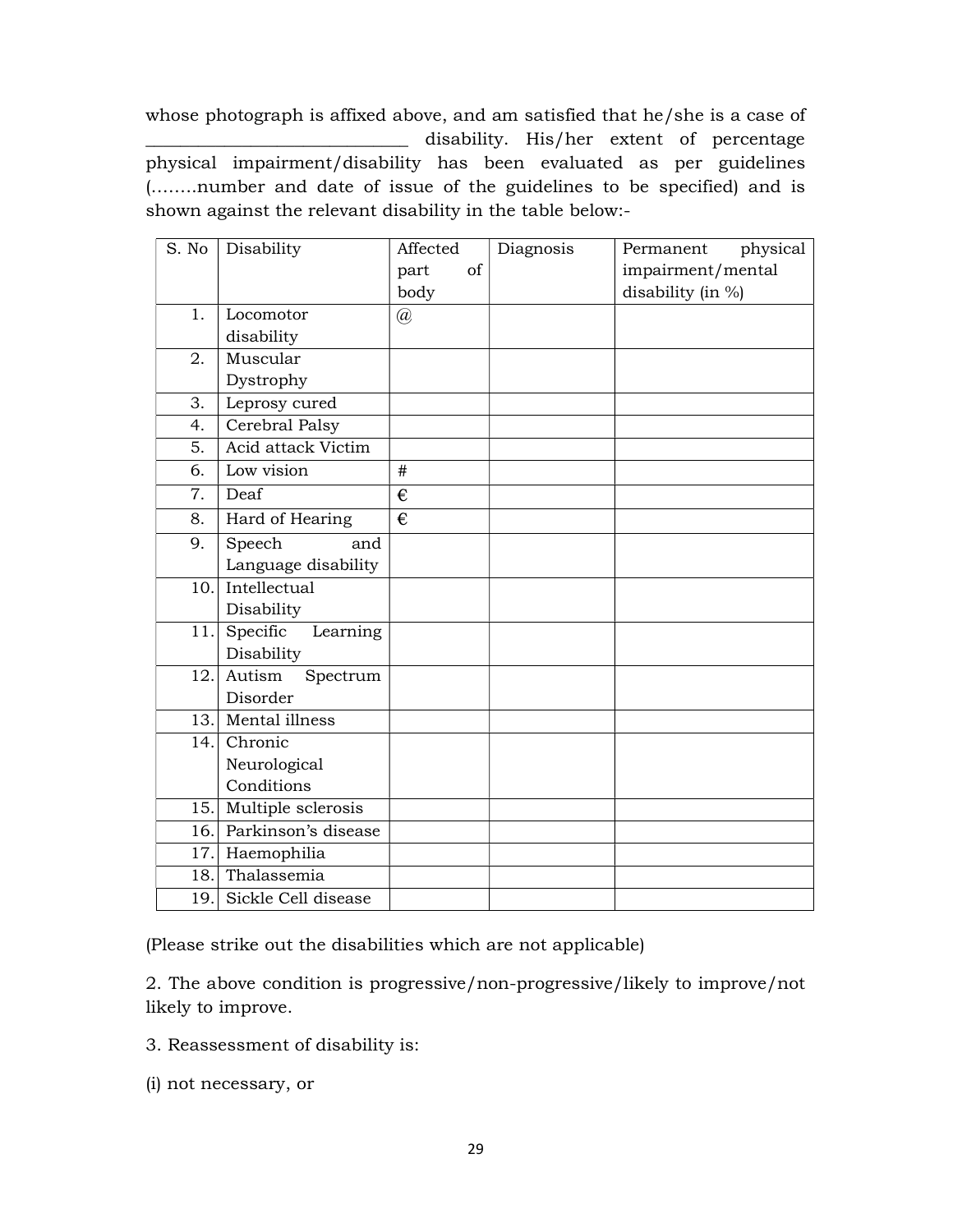(ii) is recommended/after \_\_\_\_\_\_\_ years \_\_\_\_\_\_\_\_\_\_\_\_\_ months, and therefore this certificate shall be valid till  $(DD/MM/YY)$  \_\_\_\_ \_\_\_\_

 $@$  - eg. Left/Right/both arms/legs

# - eg. Single eye/both eyes

 $\epsilon$  - eg. Left/Right/both ears

4. The applicant has submitted the following document as proof of residence:-

| Nature of document | Date of issue | issuing certificate | Details of authority |
|--------------------|---------------|---------------------|----------------------|
|                    |               |                     |                      |

(Authorised Signatory of notified Medical Authority) (Name and Seal)

Countersigned {Countersignature and seal of the Chief Medical Officer/Medical Superintendent/ Head of Government Hospital, in case the Certificate is issued by a medical authority who is not a Government servant (with seal)}

Signature/thumb impression of the person in whose favour certificate of disability is issued

Note.- In case this certificate is issued by a medical authority who is not a Government servant, it shall be valid only if countersigned by the Chief Medical Officer of the District

# FORM - VIII

[Intimation of rejection of Application for Certificate of Disability]

[See rule 18 (4)]

No. Dated :

To,